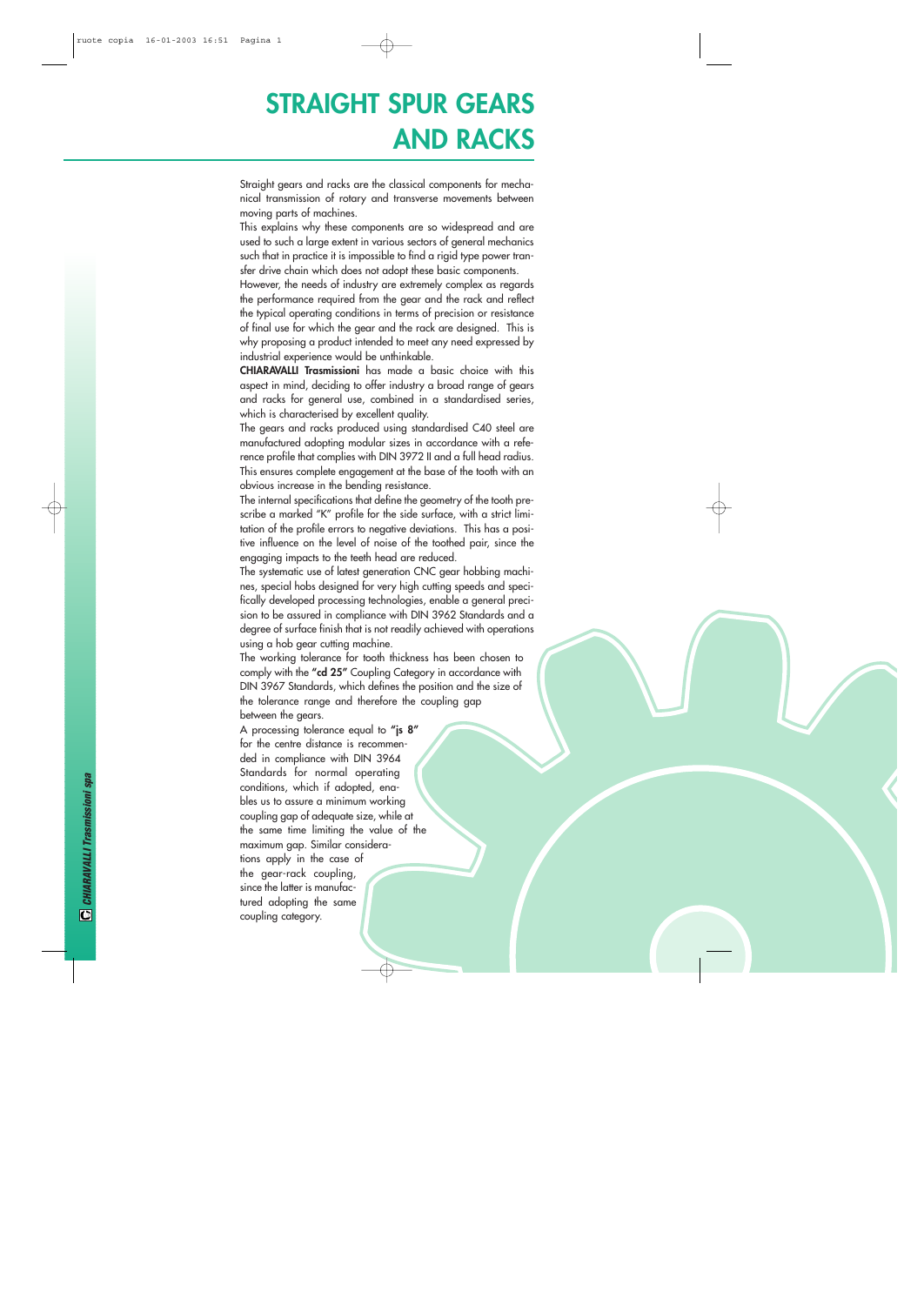Our Technical Department is available and willing to recommend the most appropriate assembly tolerances to Customers who are interested, although we are also able to manufacture gears with coupling gaps that are larger or smaller compared with the standard value to meet specific needs.

We are able to manufacture our straight gears as illustrated in the catalogue with a lengthwise crowning of the teeth, at the request of customers. This solution is particularly useful if the user is unable to ensure a perfect alignment between the axles.

THE RANGE OF MACHINES USED, COMPRISING ALMOST ENTI-RELY OF VERY MODERN MACHINES THAT HAVE CUTTING EDGE FEATURES AND DESIGN ENABLES OUR COMPANY TO PRODU-CE GEARS BASED ON A DRAWING IN QUALITATIVE AT A VERY COMPETITIVE PRICE.

Our Technical Department is available to carry out a preliminary examination of any processing problems experienced by Customers and to prepare cost estimates.

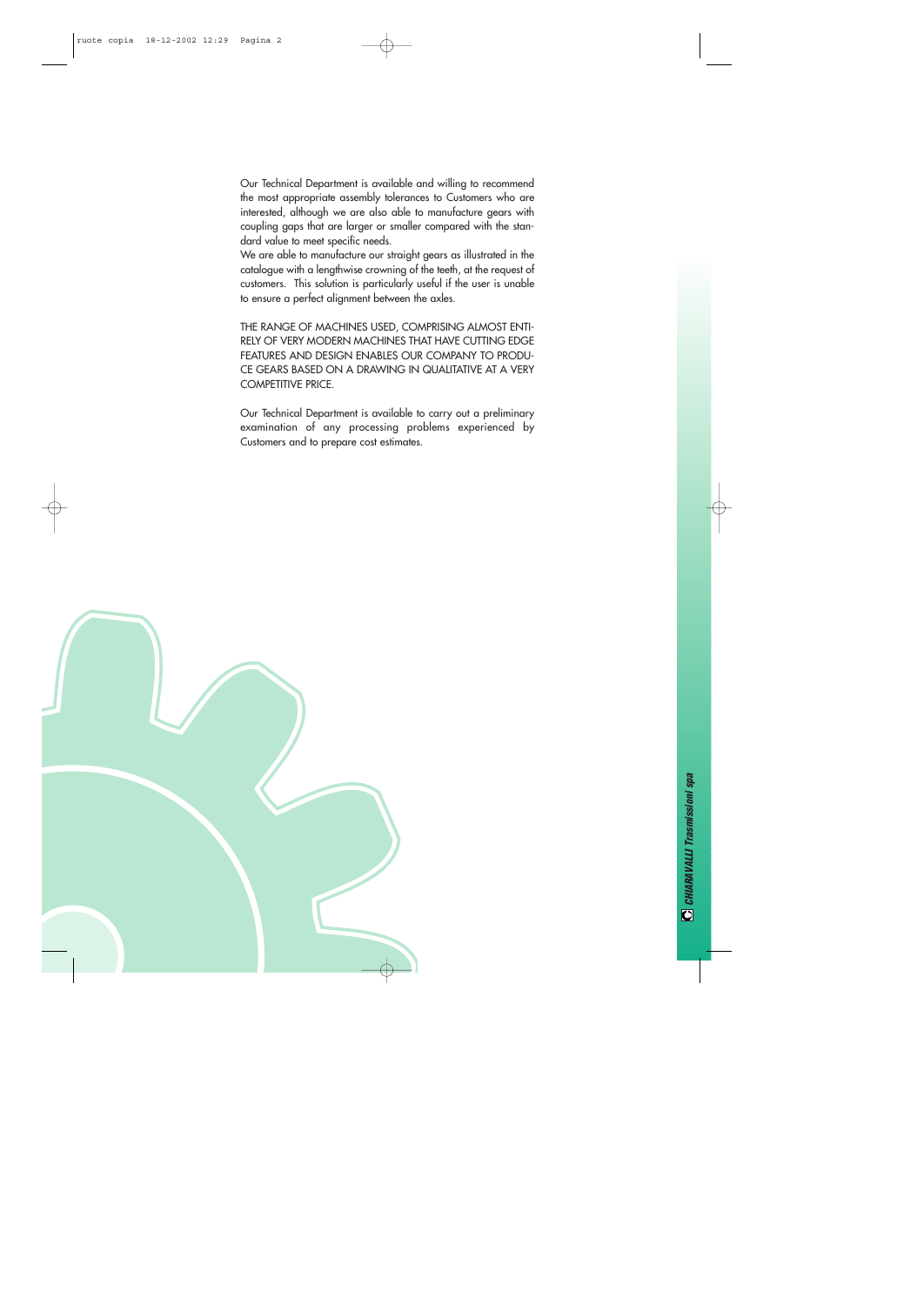

**WIDTH of SURFACE "B" for: Straight gears TOTAL HEIGHT "A" for: with side hub MODULE 1 = 15 mm.**<br>**MODULE 1.5 = 17 mm.** L **MODULE 1 = 25 mm.**<br>**MODULE 1.5 = 30 mm. MODULE 1.5 = 17 mm.**<br>**MODULE 2 = 20 mm. MODULE 1.5 = 30 mm.**<br>**MODULE 2 = 35 mm. Pressure angle 20° MODULE 2 = 20 mm.**<br>**MODULE 2.5 = 25 mm. MODULE 2 = 35 mm.**<br>**MODULE 2.5 = 40 mm.** ₫  $\mathbf{g}$ **MODULE 2.5 = 25 mm.**<br>**MODULE 3 = 30 mm. MODULE 2.5 = 40 mm.**<br>**MODULE 3 = 50 mm. MODULE 3 = 30 mm.**<br>**MODULE 4 = 40 mm. MODULE 3** = 50 mm.<br> **MODULE 4** = 60 mm. **MODULE 4 = 40 mm.**<br>**MODULE 5 = 50 mm. MODULE 4** = 60 mm.<br>**MODULE 5** = 75 mm. **MODULE 5 = 50 mm.**<br>**MODULE 6 = 60 mm. MODULE 5 = 75 mm.**<br>**MODULE 6 = 80 mm. MODULE** 6 **MODULE** 6 = **MATERIAL: C 45 – UNI 7845**

|          | <b>MODULE 1</b> |          |          |          |                           |               | MODULE 1.5 |               |                                               |            | <b>MODULE 2</b> |          |                                               |                | <b>MODULE 2.5</b> |          |
|----------|-----------------|----------|----------|----------|---------------------------|---------------|------------|---------------|-----------------------------------------------|------------|-----------------|----------|-----------------------------------------------|----------------|-------------------|----------|
| Z        | $d_e$           | $d_{p}$  | $d_m$    | $D_1$    | $\mathsf{d}_{\mathsf{e}}$ | $d_{p}$       | $d_m$      | $D_1$         | $\mathsf{d}_{\scriptscriptstyle{\mathsf{e}}}$ | $d_{p}$    | $d_m$           | $D_1$    | $\mathsf{d}_{\scriptscriptstyle{\mathsf{e}}}$ | $d_{p}$        | $d_m$             | $D_1$    |
| 12       | 14              | 12       | 9        |          | 21.0                      | 18.0          | 14         | 8             | 28                                            | 24         | 18              | 10       | 35.0                                          | 30.0           | 22                | 10       |
| 13       | 15              | 13       | 10       |          | 22.5                      | 19.5          | 14         | 8             | 30                                            | 26         | 19              | 10       | 37.5                                          | 32.5           | 25                | 10       |
| 14       | 16              | 14       | 10       |          | 24.0                      | 21.0          | 18         | 8             | 32                                            | 28         | 20              | 10       | 40.0                                          | 35.0           | 28                | 10       |
| 15       | 17              | 15       | 12       |          | 25.5                      | 22.5          | 18         | 8             | 34                                            | 30         | 22              | 10       | 42.5                                          | 37.5           | 30                | 10       |
| 16       | 18<br>19        | 16       | 13<br>14 |          | 27.0<br>28.5              | 24.0<br>25.5  | 20<br>20   | 8<br>8        | 36                                            | 32         | 24<br>25        | 10<br>10 | 45.0<br>47.5                                  | 40.0<br>42.5   | 32<br>35          | 12<br>12 |
| 17<br>18 | 20              | 17<br>18 | 15       | 8<br>8   | 30.0                      | 27.0          | 20         | 8             | 38<br>40                                      | 34<br>36   | 25              | 10       | 50.0                                          | 45.0           | 35                | 12       |
| 19       | 21              | 19       | 15       | 8        | 31.5                      | 28.5          | 20         | 8             | 42                                            | 38         | 25              | 10       | 52.5                                          | 47.5           | 35                | 12       |
| 20       | 22              | 20       | 16       | 8        | 33.0                      | 30.0          | 25         | 8             | 44                                            | 40         | 30              | 10       | 55.0                                          | 50.0           | 40                | 14       |
| 21       | 23              | 21       | 16       | 8        | 34.5                      | 31.5          | 25         | 10            | 46                                            | 42         | 30              | 12       | 57.5                                          | 52.5           | 40                | 14       |
| 22       | 24              | 22       | 18       | 8        | 36.0                      | 33.0          | 25         | 10            | 48                                            | 44         | 30              | 12       | 60.0                                          | 55.0           | 45                | 14       |
| 23<br>24 | 25<br>26        | 23<br>24 | 18<br>20 | 8<br>8   | 37.5<br>39.0              | 34.5<br>36.0  | 25<br>25   | 10<br>10      | 50<br>52                                      | 46<br>48   | 30<br>35        | 12<br>12 | 62.5<br>65.0                                  | 57.5<br>60.0   | 45<br>45          | 14<br>14 |
| 25       | 27              | 25       | 20       | 8        | 40.5                      | 37.5          | 25         | 10            | 54                                            | 50         | 35              | 12       | 67.5                                          | 62.5           | 50                | 14       |
| 26       | 28              | 26       | 20       | 8        | 42.0                      | 39.0          | 30         | 12            | 56                                            | 52         | 40              | 12       | 70.0                                          | 65.0           | 50                | 14       |
| 27       | 29              | 27       | 20       | 8        | 43.5                      | 40.5          | 30         | 12            | 58                                            | 54         | 40              | 12       | 72.5                                          | 67.5           | 50                | 14       |
| 28       | 30              | 28       | 20       | 8        | 45.0                      | 42.0          | 30         | 12            | 60                                            | 56         | 40              | 12       | 75.0                                          | 70.0           | 50                | 14       |
| 29<br>30 | 31<br>32        | 29<br>30 | 20<br>20 | 8<br>8   | 46.5<br>48.0              | 43.5<br>45.0  | 30<br>30   | $12 \,$<br>12 | 62<br>64                                      | 58<br>60   | 40<br>40        | 14<br>14 | 77.5<br>80.0                                  | 72.5<br>75.0   | 50<br>55          | 14<br>16 |
| 31       | 33              | 31       | 25       | 10       | 49.5                      | 46.5          | 35         | 12            | 66                                            | 62         | 45              | 14       | 82.5                                          | 77.5           | 55                | 16       |
| 32       | 34              | 32       | 25       | 10       | 51.0                      | 48.0          | 35         | 12            | 68                                            | 64         | 45              | 14       | 85.0                                          | 80.0           | 55                | 16       |
| 33       | 35              | 33       | 25       | 10       | 52.5                      | 49.5          | 35         | 12            | 70                                            | 66         | 45              | 14       | 87.5                                          | 82.5           | 55                | 16       |
| 34       | 36              | 34       | 25       | 10       | 54.0                      | 51.0          | 35         | 12            | 72                                            | 68         | 45              | 14       | 90.0                                          | 85.0           | 55                | 16       |
| 35       | 37<br>38        | 35       | 25       | 10       | 55.5                      | 52.5<br>54.0  | 35         | 12            | 74                                            | 70<br>72   | 45              | 14<br>14 | 92.5                                          | 87.5<br>90.0   | 60                | 16       |
| 36<br>37 | 39              | 36<br>37 | 25<br>25 | 10<br>10 | 57.0<br>58.5              | 55.5          | 35<br>40   | 12<br>12      | 76<br>78                                      | 74         | 45<br>50        | 14       | 95.0<br>97.5                                  | 92.5           | 60<br>60          | 16<br>16 |
| 38       | 40              | 38       | 25       | 10       | 60.0                      | 57.0          | 40         | 12            | 80                                            | 76         | 50              | 14       | 100.0                                         | 95.0           | 60                | 16       |
| 39       | 41              | 39       | 25       | 10       | 61.5                      | 58.5          | 40         | 12            | 82                                            | 78         | 50              | 14       | 102.5                                         | 97.5           | 60                | 16       |
| 40       | 42              | 40       | 25       | 10       | 63.0                      | 60.0          | 40         | 12            | 84                                            | 80         | 50              | 14       | 105.0                                         | 100.0          | 70                | 20       |
| 41       | 43              | 41       | 30       | 10       | 64.5                      | 61.5          | 50         | 14            | 86                                            | 82         | 60              | 16       | 107.5                                         | 102.5          | 70                | 20       |
| 42<br>43 | 44<br>45        | 42<br>43 | 30<br>30 | 10<br>10 | 66.0<br>67.5              | 63.0<br>64.5  | 50<br>50   | 14<br>14      | 88<br>90                                      | 84<br>86   | 60<br>60        | 16<br>16 | 110.0<br>112.5                                | 105.0<br>107.5 | 70<br>70          | 20<br>20 |
| 44       | 46              | 44       | 30       | 10       | 69.0                      | 66.0          | 50         | 14            | 92                                            | 88         | 60              | 16       | 115.0                                         | 110.0          | 70                | 20       |
| 45       | 47              | 45       | 30       | 10       | 70.5                      | 67.5          | 50         | 14            | 94                                            | 90         | 60              | 16       | 117.5                                         | 112.5          | 70                | 20       |
| 46       | 48              | 46       | 30       | 10       | 72.0                      | 69.0          | 50         | 14            | 96                                            | 92         | 60              | 16       | 120.0                                         | 115.0          | 70                | 20       |
| 47       | 49              | 47       | 30       | 10       | 73.5                      | 70.5          | 50         | 14            | 98                                            | 94         | 60              | 16       | 122.5                                         | 117.5          | 80                | 20       |
| 48<br>49 | 50<br>51        | 48<br>49 | 30<br>30 | 10<br>10 | 75.0<br>76.5              | 72.0<br>73.5  | 50<br>50   | 14<br>14      | 100<br>102                                    | 96<br>98   | 70<br>70        | 16<br>16 | 125.0<br>127.5                                | 120.0<br>122.5 | 80<br>80          | 20<br>20 |
| 50       | 52              | 50       | 30       | 12       | 78.0                      | 75.0          | 50         | 14            | 104                                           | 100        | 70              | 16       | 130.0                                         | 125.0          | 80                | 20       |
| 51       | 53              | 51       | 40       | 12       | 79.5                      | 76.5          | 60         | 15            | 106                                           | 102        | 70              | 20       | 132.5                                         | 127.5          | 90                | 20       |
| 52       | 54              | 52       | 40       | 12       | 81.0                      | 78.0          | 60         | 15            | 108                                           | 104        | 70              | 20       | 135.0                                         | 130.0          | 90                | 20       |
| 53       | 55              | 53       | 40       | 12       | 82.5                      | 79.5          | 60         | 15            | 110                                           | 106        | 70              | 20       | 137.5                                         | 132.5          | 90                | 20       |
| 54<br>55 | 56<br>57        | 54<br>55 | 40<br>40 | 12<br>12 | 84.0<br>85.5              | 81.0<br>82.5  | 60<br>60   | 15<br>15      | 112<br>114                                    | 108<br>110 | 70<br>70        | 20<br>20 | 140.0<br>142.5                                | 135.0<br>137.5 | 90<br>90          | 20<br>20 |
| 56       | 58              | 56       | 40       | $12 \,$  | 87.0                      | 84.0          | 60         | 15            | 116                                           | 112        | 70              | 20       | 145.0                                         | 140.0          | 100               | 20       |
| 57       | 59              | 57       | 40       | 12       | 88.5                      | 85.5          | 60         | 15            | 118                                           | 114        | 70              | 20       | 147.5                                         | 142.5          | 100               | 20       |
| 58       | 60              | 58       | 40       | 12       | 90.0                      | 87.0          | 60         | 15            | 120                                           | 116        | 70              | 20       | 150.0                                         | 145.0          | 100               | 20       |
| 59       | 61              | 59       | 40       | 12       | 91.5                      | 88.5          | 60         | 15            | 122                                           | 118        | 70              | 20       | 152.5                                         | 147.5          | 100               | 20       |
| 60<br>61 | 62<br>63        | 60<br>61 | 40<br>50 | 12<br>12 | 93.0<br>94.5              | 90.0<br>91.5  | 60<br>70   | 15<br>20      | 124<br>126                                    | 120<br>122 | 70<br>80        | 20<br>20 | 155.0                                         | 150.0          | 100               | 20       |
| 62       | 64              | 62       | 50       | 12       | 96.0                      | 93.0          | 70         | 20            | 128                                           | 124        | 80              | 20       |                                               |                |                   |          |
| 63       | 65              | 63       | 50       | 12       | 97.5                      | 94.5          | 70         | 20            | 130                                           | 126        | 80              | 20       |                                               |                |                   |          |
| 64       | 66              | 64       | 50       | 12       | 99.0                      | 96.0          | 70         | 20            | 132                                           | 128        | 80              | 20       |                                               |                |                   |          |
| 65       | 67              | 65       | 50       | 12       | 100.5                     | 97.5          | 70         | 20            | 134                                           | 130        | 80              | 20       |                                               |                |                   |          |
| 66<br>67 | 68<br>69        | 66<br>67 | 50<br>50 | 12<br>12 | 102.0<br>103.5            | 99.0<br>100.5 | 70<br>70   | 20<br>20      | 136<br>138                                    | 132<br>134 | 80<br>80        | 20<br>20 |                                               |                |                   |          |
| 68       | 70              | 68       | 50       | 12       | 105.0                     | 102.0         | 70         | 20            | 140                                           | 136        | 80              | 20       |                                               |                |                   |          |
| 69       | 71              | 69       | 50       | 12       | 106.5                     | 103.5         | 70         | 20            | 142                                           | 138        | 80              | 20       |                                               |                |                   |          |
| 70       | 72              | 70       | 50       | 12       | 108.0                     | 105.0         | 70         | 20            | 144                                           | 140        | 80              | 20       |                                               |                |                   |          |
|          |                 |          |          |          |                           |               |            |               |                                               |            |                 |          |                                               |                |                   |          |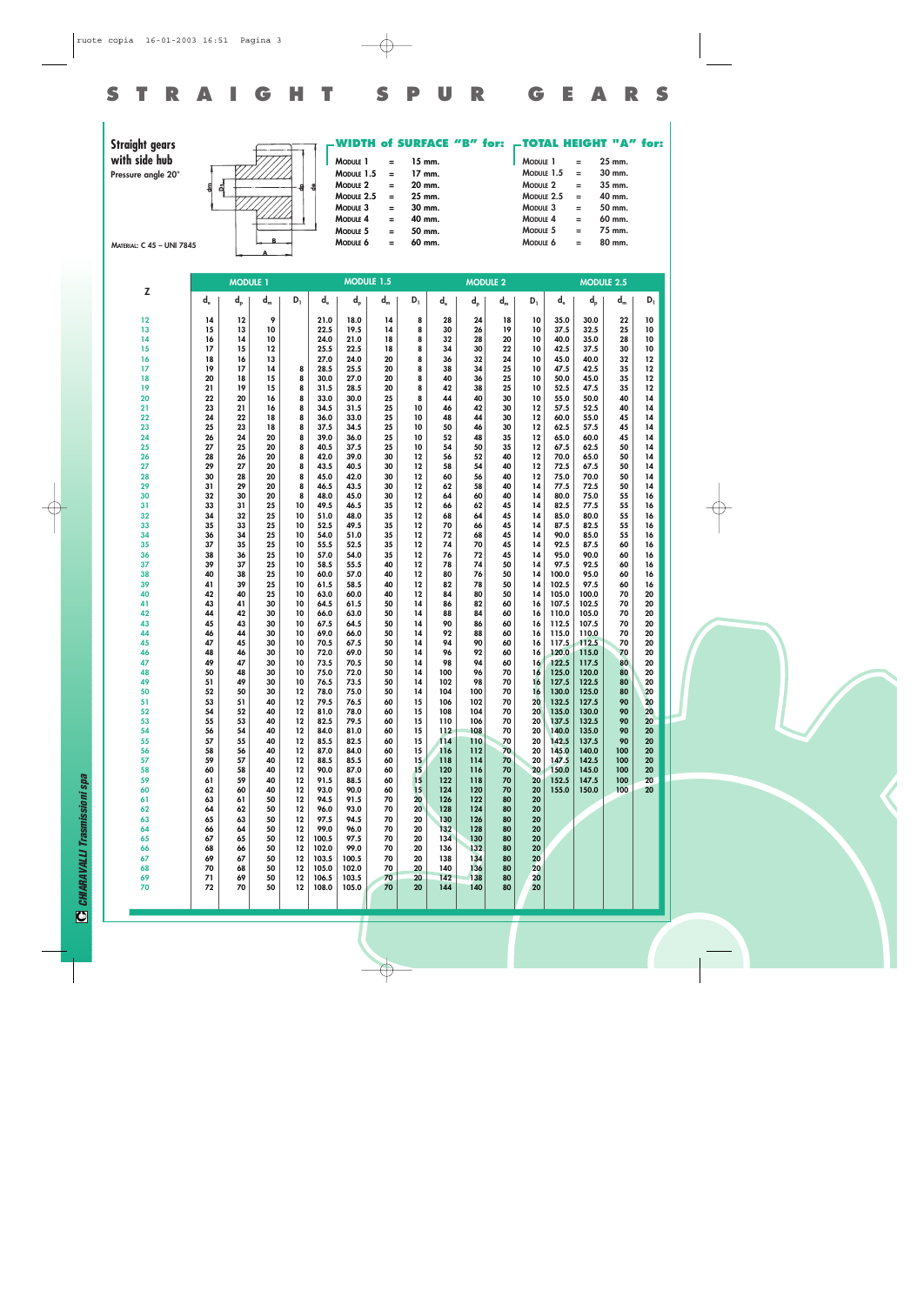| r           |
|-------------|
|             |
| ī           |
|             |
| i           |
| ٠           |
|             |
|             |
|             |
|             |
|             |
| r<br>u<br>Ė |
| ŕ           |
| г           |
|             |
| I           |
|             |
| Г           |
|             |
|             |
| r<br>ı      |
| ı           |
|             |
|             |

| <b>Straight gears</b><br>with side hub<br>Pressure angle 20°<br><b>MATERIAL: C 45 - UNI 7845</b> | 岛                                                                     | 눽                                           | в                                      |                                        | 음                                                                     | MODULE 1<br>MODULE 1.5<br>MODULE <sub>2</sub><br>MODULE 2.5<br>MODULE 3<br>MODULE 4<br>MODULE 5<br>MODULE 6 | $\equiv$<br>$\equiv$<br>$=$<br>$\equiv$<br>$\equiv$<br>Ξ<br>$\equiv$<br>$\equiv$ | 15 mm.<br>17 mm.<br>20 mm.<br>25 mm.<br>30 mm.<br>40 mm.<br>50 mm.<br>60 mm. |                                                                       |                                 |                                 | MODULE 1<br>MODULE 1.5<br>MODULE <sub>2</sub><br>MODULE 2.5<br>MODULE 3<br>MODULE 4<br>MODULE 5<br>MODULE 6 |                                              | $\equiv$<br>$\equiv$<br>$\equiv$<br>$\equiv$<br>$\equiv$<br>$\equiv$<br>$\equiv$<br>$=$ | WIDTH of SURFACE "B" for: -TOTAL HEIGHT "A" for:<br>25 mm.<br>30 mm.<br>35 mm.<br>40 mm.<br>50 mm.<br>60 mm.<br>75 mm.<br>80 mm. |       |
|--------------------------------------------------------------------------------------------------|-----------------------------------------------------------------------|---------------------------------------------|----------------------------------------|----------------------------------------|-----------------------------------------------------------------------|-------------------------------------------------------------------------------------------------------------|----------------------------------------------------------------------------------|------------------------------------------------------------------------------|-----------------------------------------------------------------------|---------------------------------|---------------------------------|-------------------------------------------------------------------------------------------------------------|----------------------------------------------|-----------------------------------------------------------------------------------------|----------------------------------------------------------------------------------------------------------------------------------|-------|
| Z                                                                                                |                                                                       | <b>MODULE 3</b>                             |                                        |                                        |                                                                       | <b>MODULE 4</b>                                                                                             |                                                                                  |                                                                              |                                                                       | <b>MODULE 5</b>                 |                                 |                                                                                                             |                                              | <b>MODULE 6</b>                                                                         |                                                                                                                                  |       |
| 12<br>13<br>14<br>15                                                                             | $\mathsf{d}_{\scriptscriptstyle{\mathsf{e}}}$<br>42<br>45<br>48<br>51 | $d_{p}$<br>36<br>39<br>42<br>45             | $d_m$<br>25<br>25<br>30<br>35          | $D_1$<br>12<br>12<br>12<br>12          | $\mathsf{d}_{\scriptscriptstyle{\mathrm{e}}}$<br>56<br>60<br>64<br>68 | $\mathsf{d}_{\mathsf{p}}$<br>48<br>52<br>56<br>60                                                           | $d_m$<br>35<br>40<br>45<br>45                                                    | $D_1$<br>14<br>14<br>14<br>14                                                | $\mathsf{d}_{\scriptscriptstyle{\mathsf{e}}}$<br>70<br>75<br>80<br>85 | $d_{p}$<br>60<br>65<br>70<br>75 | $d_m$<br>45<br>50<br>55<br>60   | $D_1$<br>16<br>16<br>20<br>20                                                                               | $\mathsf{d}_{\mathsf{e}}$<br>84<br>90<br>102 | $\mathsf{d}_{\mathsf{p}}$<br>72<br>78<br>90                                             | $d_m$<br>54<br>60<br>70                                                                                                          | $D_1$ |
| 16<br>17<br>18<br>19<br>20                                                                       | 54<br>57<br>60<br>63<br>66                                            | 48<br>51<br>54<br>57<br>60                  | 38<br>42<br>45<br>45<br>45             | 15<br>15<br>15<br>15<br>15             | 72<br>76<br>80<br>84<br>88                                            | 64<br>68<br>72<br>76<br>80                                                                                  | 50<br>50<br>50<br>60<br>60                                                       | 15<br>15<br>15<br>15<br>15                                                   | 90<br>95<br>100<br>105<br>110                                         | 80<br>85<br>90<br>95<br>100     | 65<br>70<br>70<br>70<br>80      | 20<br>20<br>20<br>20<br>20                                                                                  | 108<br>120<br>132                            | 96<br>108<br>120                                                                        | 75<br>80<br>90                                                                                                                   |       |
| 21<br>22<br>23<br>24<br>25                                                                       | 69<br>72<br>75<br>78<br>81                                            | 63<br>66<br>69<br>72<br>75                  | 45<br>50<br>50<br>50<br>60             | 15<br>15<br>15<br>16<br>16             | 92<br>96<br>100<br>104<br>108                                         | 84<br>88<br>92<br>96<br>100                                                                                 | 70<br>70<br>75<br>75<br>75                                                       | 20<br>20<br>20<br>20<br>20                                                   | 115<br>120<br>125<br>130<br>135                                       | 105<br>110<br>115<br>120<br>125 | 80<br>80<br>90<br>90<br>90      | 20<br>25<br>25<br>25<br>25                                                                                  | 156<br>162                                   | 144<br>150                                                                              | 110<br>110                                                                                                                       |       |
| 26<br>27<br>28<br>29<br>30<br>31                                                                 | 84<br>87<br>90<br>93<br>96<br>99                                      | 78<br>81<br>84<br>87<br>90<br>93            | 60<br>60<br>60<br>60<br>60<br>70       | 16<br>16<br>16<br>16<br>16<br>20       | 112<br>116<br>120<br>124<br>128<br>132                                | 104<br>108<br>112<br>116<br>120<br>124                                                                      | 75<br>75<br>75<br>75<br>75<br>80                                                 | 20<br>20<br>20<br>${\bf 20}$<br>20<br>20                                     | 140<br>145<br>150<br>155<br>160                                       | 130<br>135<br>140<br>145<br>150 | 100<br>100<br>100<br>100<br>100 | 25<br>25<br>25<br>25<br>25                                                                                  |                                              |                                                                                         |                                                                                                                                  |       |
| 32<br>33<br>34<br>35<br>36<br>37<br>38                                                           | 102<br>105<br>108<br>111<br>114<br>117<br>120                         | 96<br>99<br>102<br>105<br>108<br>111<br>114 | 70<br>70<br>70<br>70<br>70<br>80<br>80 | 20<br>20<br>20<br>20<br>20<br>20<br>20 | 136<br>140<br>144<br>148<br>152                                       | 128<br>132<br>136<br>140<br>144                                                                             | 80<br>80<br>80<br>80<br>80                                                       | 20<br>20<br>20<br>${\bf 20}$<br>20                                           |                                                                       |                                 |                                 |                                                                                                             |                                              |                                                                                         |                                                                                                                                  |       |
| 39<br>40<br>41<br>42<br>43                                                                       | 123<br>126<br>129<br>132<br>135                                       | 117<br>120<br>123<br>126<br>129             | 80<br>80<br>90<br>90<br>90             | 20<br>20<br>20<br>20<br>20             |                                                                       |                                                                                                             |                                                                                  |                                                                              |                                                                       |                                 |                                 |                                                                                                             |                                              |                                                                                         |                                                                                                                                  |       |
| 44<br>45<br>46<br>47<br>48                                                                       | 138<br>141<br>144<br>147<br>150                                       | 132<br>135<br>138<br>141<br>144             | 90<br>90<br>90<br>90<br>100            | 20<br>20<br>20<br>20<br>20             |                                                                       |                                                                                                             |                                                                                  |                                                                              |                                                                       |                                 |                                 |                                                                                                             |                                              |                                                                                         |                                                                                                                                  |       |
|                                                                                                  |                                                                       |                                             |                                        |                                        |                                                                       |                                                                                                             |                                                                                  |                                                                              |                                                                       |                                 |                                 |                                                                                                             |                                              |                                                                                         |                                                                                                                                  |       |
|                                                                                                  |                                                                       |                                             |                                        |                                        |                                                                       |                                                                                                             |                                                                                  |                                                                              |                                                                       |                                 |                                 |                                                                                                             |                                              |                                                                                         |                                                                                                                                  |       |
|                                                                                                  |                                                                       |                                             |                                        |                                        |                                                                       |                                                                                                             |                                                                                  |                                                                              |                                                                       |                                 |                                 |                                                                                                             |                                              |                                                                                         |                                                                                                                                  |       |

**STRAIGHT SPUR GEARS**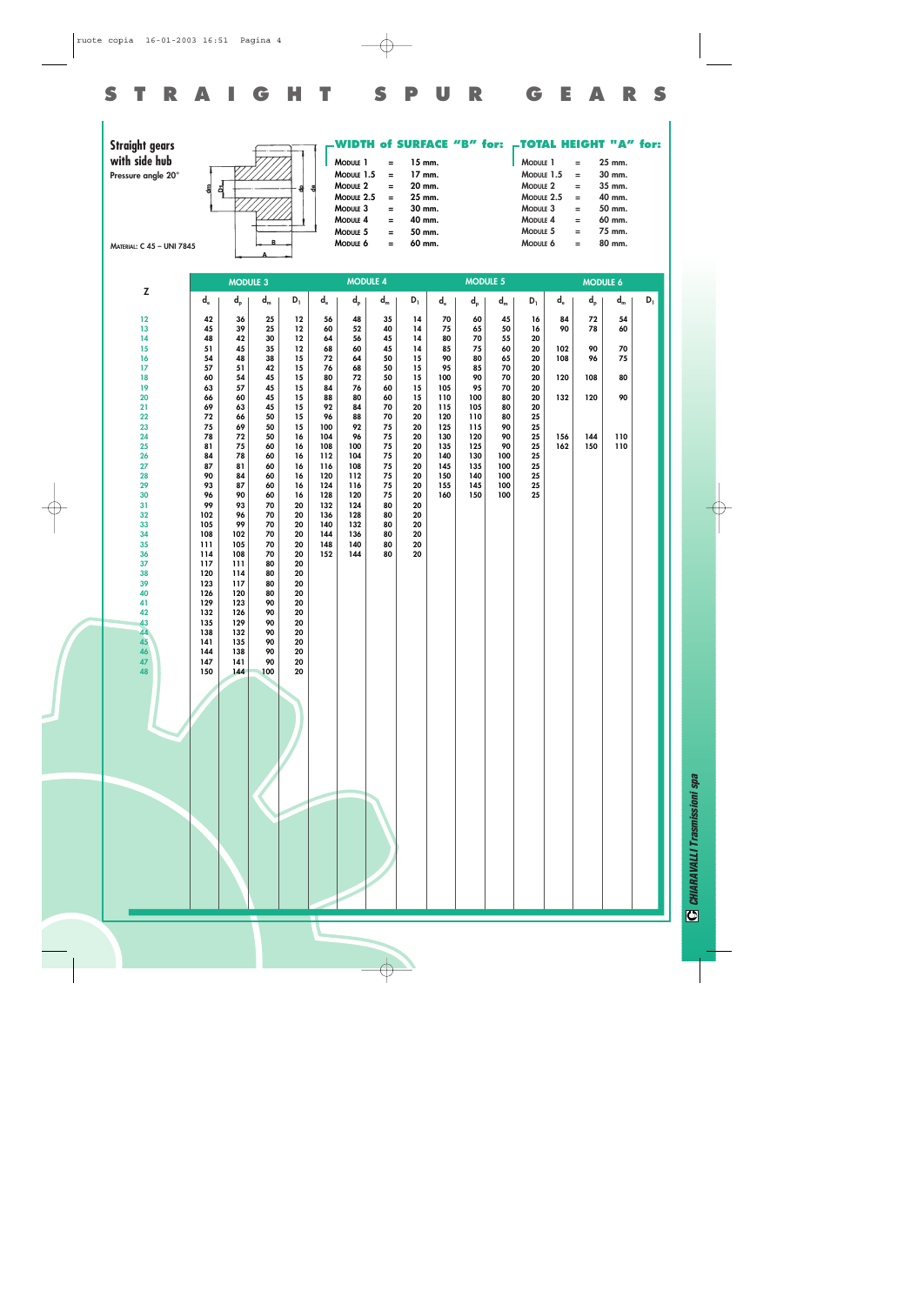

**Straight spur gears without hub**

**Pressure angle 20°**

![](_page_4_Figure_7.jpeg)

**WIDTH of SURFACE "B" for:**

| <b>MODULE 1</b>     | = | 15 mm.   |
|---------------------|---|----------|
| MODULE 1.5          | Ξ | $17$ mm. |
| MODULE <sub>2</sub> | Ξ | 20 mm.   |
| MODULE 2.5          | = | 25 mm.   |
| MODULE <sub>3</sub> | = | 30 mm.   |
| MODULE 4            | = | 40 mm.   |
| MODULE <sub>5</sub> | = | 50 mm.   |
| MODULE 6            | = | 60 mm.   |
|                     |   |          |

**MATERIAL: C 45 – UNI 7845**

|                                                                                                                                                                     |                                                                                                                                   | <b>MODULE 1</b>                                                                                                                   |       |                                                                                                                |                                                                                                                                          | MODULE 1.5                                                                                                                               |                           |                                                                                                                                   |                                                                                                                                                        |                                                                                                                                                        | <b>MODULE 2</b> |                                                                                                                                  |                                                                                                                            | <b>MODULE 2.5</b>                                                                                                          |                           |                                                                                  |
|---------------------------------------------------------------------------------------------------------------------------------------------------------------------|-----------------------------------------------------------------------------------------------------------------------------------|-----------------------------------------------------------------------------------------------------------------------------------|-------|----------------------------------------------------------------------------------------------------------------|------------------------------------------------------------------------------------------------------------------------------------------|------------------------------------------------------------------------------------------------------------------------------------------|---------------------------|-----------------------------------------------------------------------------------------------------------------------------------|--------------------------------------------------------------------------------------------------------------------------------------------------------|--------------------------------------------------------------------------------------------------------------------------------------------------------|-----------------|----------------------------------------------------------------------------------------------------------------------------------|----------------------------------------------------------------------------------------------------------------------------|----------------------------------------------------------------------------------------------------------------------------|---------------------------|----------------------------------------------------------------------------------|
| z<br>55                                                                                                                                                             | $d_e$                                                                                                                             | $d_{p}$                                                                                                                           | $d_m$ | $D_1$                                                                                                          | $d_e$                                                                                                                                    | $d_{p}$                                                                                                                                  | $\mathbf{d}_{\mathsf{m}}$ | $D_1$                                                                                                                             | $\mathsf{d}_{\scriptscriptstyle{\mathsf{e}}}$                                                                                                          | $d_{p}$                                                                                                                                                | $d_m$           | $D_1$                                                                                                                            | $\mathsf{d}_{\scriptscriptstyle{\mathsf{e}}}$                                                                              | $d_{p}$                                                                                                                    | $\mathbf{d}_{\mathsf{m}}$ | $\mathsf{D}_1$                                                                   |
| 57<br>60<br>65<br>70<br>72<br>75<br>76<br>80<br>85<br>90<br>95<br>100<br>110<br>114<br>120<br>127                                                                   | 74<br>77<br>78<br>82<br>87<br>92<br>97<br>102<br>112<br>116<br>122<br>129                                                         | 72<br>75<br>76<br>80<br>85<br>90<br>95<br>100<br>110<br>114<br>120<br>127                                                         |       | 12<br>12<br>12<br>12<br>12<br>12<br>12<br>12<br>12<br>12<br>12<br>12                                           | 111.0<br>115.5<br>117.0<br>123.0<br>130.5<br>138.0<br>145.5<br>153.0<br>168.0<br>174.0<br>183.0<br>193.5                                 | 108.0<br>112.5<br>114.0<br>120.0<br>127.5<br>135.0<br>142.5<br>150.0<br>165.0<br>171.0<br>180.0<br>190.5                                 |                           | 20<br>20<br>20<br>20<br>20<br>20<br>20<br>20<br>20<br>20<br>20<br>20                                                              | 148<br>154<br>156<br>164<br>174<br>184<br>194<br>204<br>224<br>232<br>244<br>258                                                                       | 144<br>150<br>152<br>160<br>170<br>180<br>190<br>200<br>220<br>228<br>240<br>254                                                                       |                 | 20<br>20<br>20<br>20<br>20<br>20<br>20<br>20<br>20<br>20<br>20<br>20                                                             | 167.5<br>180.0<br>185.0<br>192.5<br>195.0<br>205.0<br>217.5<br>230.0<br>242.5<br>255.0<br>280.0<br>290.0<br>305.0<br>322.5 | 162.5<br>175.0<br>180.0<br>187.5<br>190.0<br>200.0<br>212.5<br>225.0<br>237.5<br>250.0<br>275.0<br>285.0<br>300.0<br>317.5 |                           | 20<br>20<br>20<br>20<br>20<br>25<br>25<br>25<br>25<br>25<br>25<br>25<br>25<br>25 |
|                                                                                                                                                                     |                                                                                                                                   | <b>MODULE 3</b>                                                                                                                   |       |                                                                                                                |                                                                                                                                          |                                                                                                                                          | <b>MODULE 4</b>           |                                                                                                                                   |                                                                                                                                                        |                                                                                                                                                        | <b>MODULE 5</b> |                                                                                                                                  |                                                                                                                            | <b>MODULE 6</b>                                                                                                            |                           |                                                                                  |
| Z                                                                                                                                                                   | $d_e$                                                                                                                             | $d_{p}$                                                                                                                           | $d_m$ | $D_1$                                                                                                          | $\mathsf{d}_{\scriptscriptstyle{\mathsf{e}}}$                                                                                            | $d_{p}$                                                                                                                                  | $d_m$                     | $D_1$                                                                                                                             | $\mathsf{d}_{\scriptscriptstyle{\mathsf{e}}}$                                                                                                          | $d_{p}$                                                                                                                                                | $d_m$           | $D_1$                                                                                                                            | $d_e$                                                                                                                      | $d_{p}$                                                                                                                    | $d_m$                     | $\mathsf{D}_1$                                                                   |
| 28<br>30<br>32<br>35<br>38<br>40<br>45<br>48<br>50<br>52<br>55<br>57<br>60<br>65<br>70<br>72<br>75<br>76<br>80<br>85<br>90<br>95<br>100<br>110<br>114<br>120<br>127 | 156<br>162<br>171<br>177<br>186<br>201<br>216<br>222<br>231<br>234<br>246<br>261<br>276<br>291<br>306<br>336<br>348<br>366<br>387 | 150<br>156<br>165<br>171<br>180<br>195<br>210<br>216<br>225<br>228<br>240<br>255<br>270<br>285<br>300<br>330<br>342<br>360<br>381 |       | 25<br>25<br>25<br>25<br>25<br>25<br>25<br>25<br>25<br>25<br>25<br>25<br>25<br>25<br>25<br>25<br>25<br>25<br>25 | 160<br>168<br>188<br>200<br>208<br>216<br>228<br>236<br>248<br>268<br>288<br>308<br>312<br>328<br>348<br>368<br>388<br>408<br>448<br>464 | 152<br>160<br>180<br>192<br>200<br>208<br>220<br>228<br>240<br>260<br>280<br>300<br>304<br>320<br>340<br>360<br>380<br>400<br>440<br>456 |                           | 25<br>25<br>25<br>25<br>25<br>25<br>25<br>25<br>25<br>25<br>25<br>25<br>25<br>25<br>25 <sub>1</sub><br>25<br>25<br>25<br>25<br>25 | 170<br>185<br>200<br>210<br>235<br>250<br>260<br>270<br>285<br>295<br>310<br>335<br>360<br>385<br>390<br>410<br>435<br>460<br>485<br>510<br>560<br>580 | 160<br>175<br>190<br>200<br>225<br>240<br>250<br>260<br>275<br>285<br>300<br>325<br>350<br>375<br>380<br>400<br>425<br>450<br>475<br>500<br>550<br>570 |                 | 25<br>25<br>30<br>30<br>30<br>30<br>30<br>30<br>30<br>30<br>30<br>30<br>30<br>30<br>30<br>30<br>30<br>30<br>30<br>30<br>30<br>30 | 180<br>192<br>204<br>222<br>240<br>252                                                                                     | 168<br>180<br>192<br>210<br>228<br>240                                                                                     |                           | 25<br>25<br>25<br>25<br>25<br>25                                                 |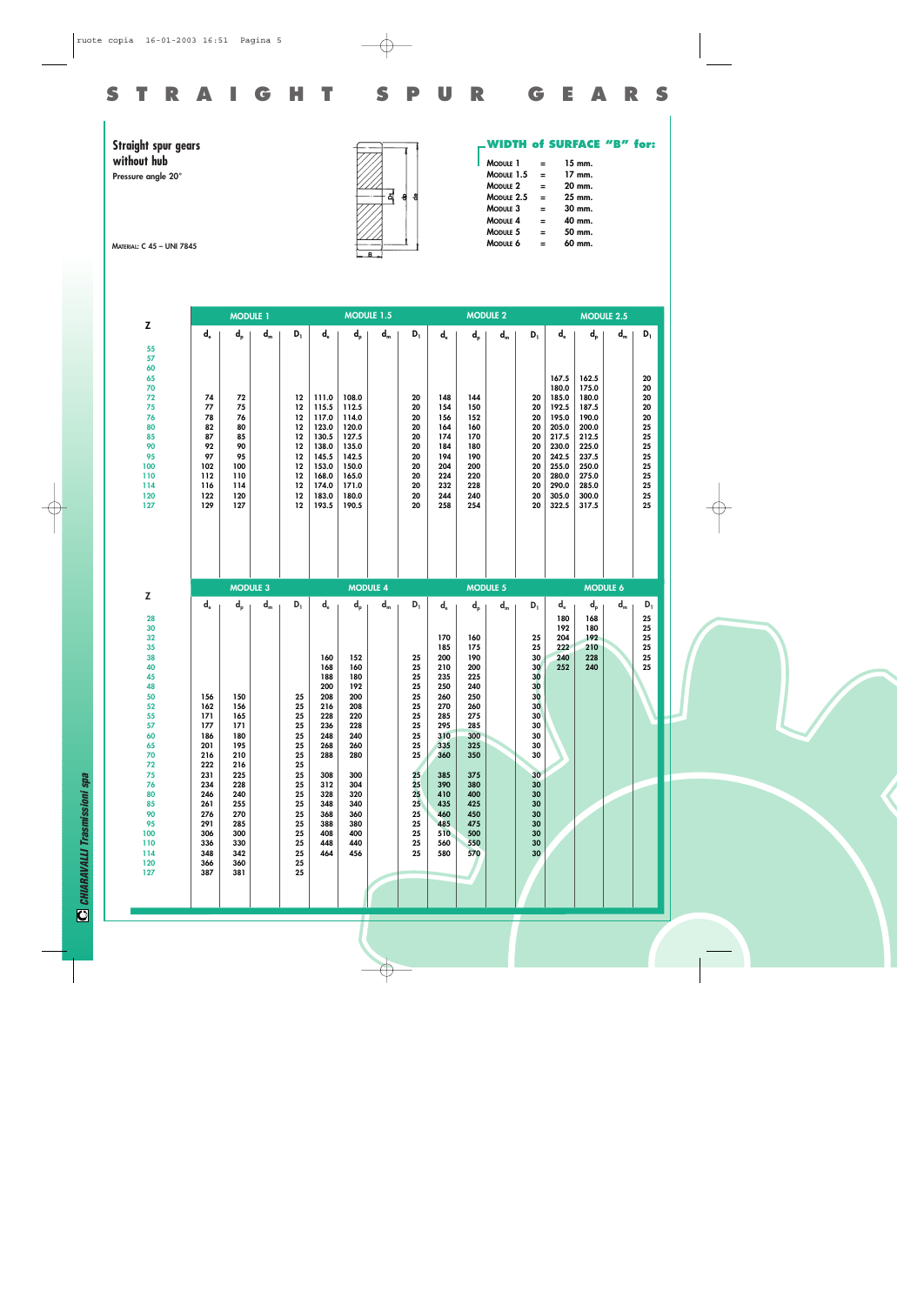| Z  |                     |                  | MATERIAL: G20 CAST IRON - UNI 5007 |                  |                      |                  |                      |                  |
|----|---------------------|------------------|------------------------------------|------------------|----------------------|------------------|----------------------|------------------|
|    | <b>Module</b>       | $\overline{2}$   | 2.5                                | 3                | 3.5                  | 4                | 4.5                  | 5                |
|    | Bores <sub>D1</sub> | 15               | 18                                 | 20               | 20                   | 25               | 25                   | 30               |
|    | <b>Surface B</b>    | 20               | 25                                 | 30               | 35                   | 40               | 45                   | 50               |
| 30 | dp<br>de<br>dm      |                  |                                    |                  |                      | 120<br>128<br>70 | 135<br>144<br>70     | 150<br>160<br>80 |
| 35 | dp<br>de<br>dm      |                  |                                    |                  | 122.5<br>129.5<br>60 | 140<br>148<br>70 | 157.5<br>166.5<br>70 | 175<br>185<br>80 |
| 40 | dp<br>de<br>dm      |                  |                                    |                  | 140<br>147<br>60     | 160<br>168<br>70 | 180<br>189<br>70     | 200<br>210<br>80 |
| 45 | dp<br>de<br>dm      |                  | 112.5<br>117.5<br>50               | 135<br>141<br>50 | 157.5<br>163.5<br>60 | 180<br>188<br>70 | 202.5<br>211.5<br>70 |                  |
| 50 | dp<br>de<br>dm      | 100<br>104<br>40 | 125<br>130<br>50                   |                  | 175<br>182<br>60     | 200<br>208<br>70 | 225<br>234<br>70     | 250<br>260<br>80 |
| 60 | dp<br>de<br>dm      |                  |                                    | 180<br>186<br>50 |                      |                  |                      |                  |
|    |                     |                  |                                    |                  |                      |                  |                      |                  |

**Straight Spur Gears Pressure angle 20°**

**CAST IRON SPUR GEARS**

![](_page_5_Figure_2.jpeg)

|                         |                  | <b>MATERIAL: C40 - DRAWN - STANDARDISED</b> |          |              |                |
|-------------------------|------------------|---------------------------------------------|----------|--------------|----------------|
|                         | Dimensions b x h |                                             |          |              |                |
| Module                  | $\mathbf b$      | h                                           | $h_0$    | L            | kg.            |
| ī                       | 15               | 15                                          | 14       | 500          | 0.820          |
|                         | 15<br>15         | 15<br>15                                    | 14<br>14 | 1000<br>2000 | 1.640<br>3.200 |
|                         | 17               | 17                                          | 15.5     | 500          | 1.000          |
| 1.5                     | 17               | 17                                          | 15.5     | 1000         | 2.050          |
|                         | 17               | 17                                          | 15.5     | 2000         | 4.000          |
|                         | 20               | 20                                          | 18       | 500          | 1.410          |
| $\overline{2}$          | 20               | 20                                          | 18       | 1000         | 2.750          |
|                         | 20               | 20                                          | 18       | 2000         | 5.500          |
|                         | 25               | 25                                          | 22.5     | 500          | 2.100          |
| 2.5                     | 25               | 25                                          | 22.5     | 1000         | 4.500          |
|                         | 25               | 25                                          | 22.5     | 2000         | 9.000          |
|                         | 30               | 30                                          | 27       | 500          | 3.100          |
| 3                       | 30               | 30                                          | 27       | 1000         | 6.500          |
|                         | 30               | 30                                          | 27       | 2000         | 13.000         |
|                         | 30               | 30                                          | 26       | 500          | 3.050          |
| $\boldsymbol{4}$        | 30               | 30                                          | 26       | 1000         | 6.100          |
|                         | 30               | 30                                          | 26       | 2000         | 12.500         |
|                         | 40               | 40                                          | 36       | 500          | 5.500          |
| $\overline{\mathbf{A}}$ | 40               | 40                                          | 36       | 1000         | 11.000         |
|                         | 40               | 40                                          | 36       | 2000         | 23.000         |
|                         | 50               | 50                                          | 45       | 500          | 8.300          |
| 5                       | 50               | 50                                          | 45       | 1000         | 17.500         |
|                         | 50               | 50                                          | 45       | 2000         | 35.000         |
|                         | 60               | 60                                          | 54       | 500          | 12.650         |
| $\ddot{\mathbf{6}}$     | 60               | 60                                          | 54       | 1000         | 25.500         |
|                         | 60               | 60                                          | 54       | 2000         | 51.000         |
|                         |                  |                                             |          |              |                |

## **RACKS**

**Racks**

**Pressure angle 20°**

![](_page_5_Figure_7.jpeg)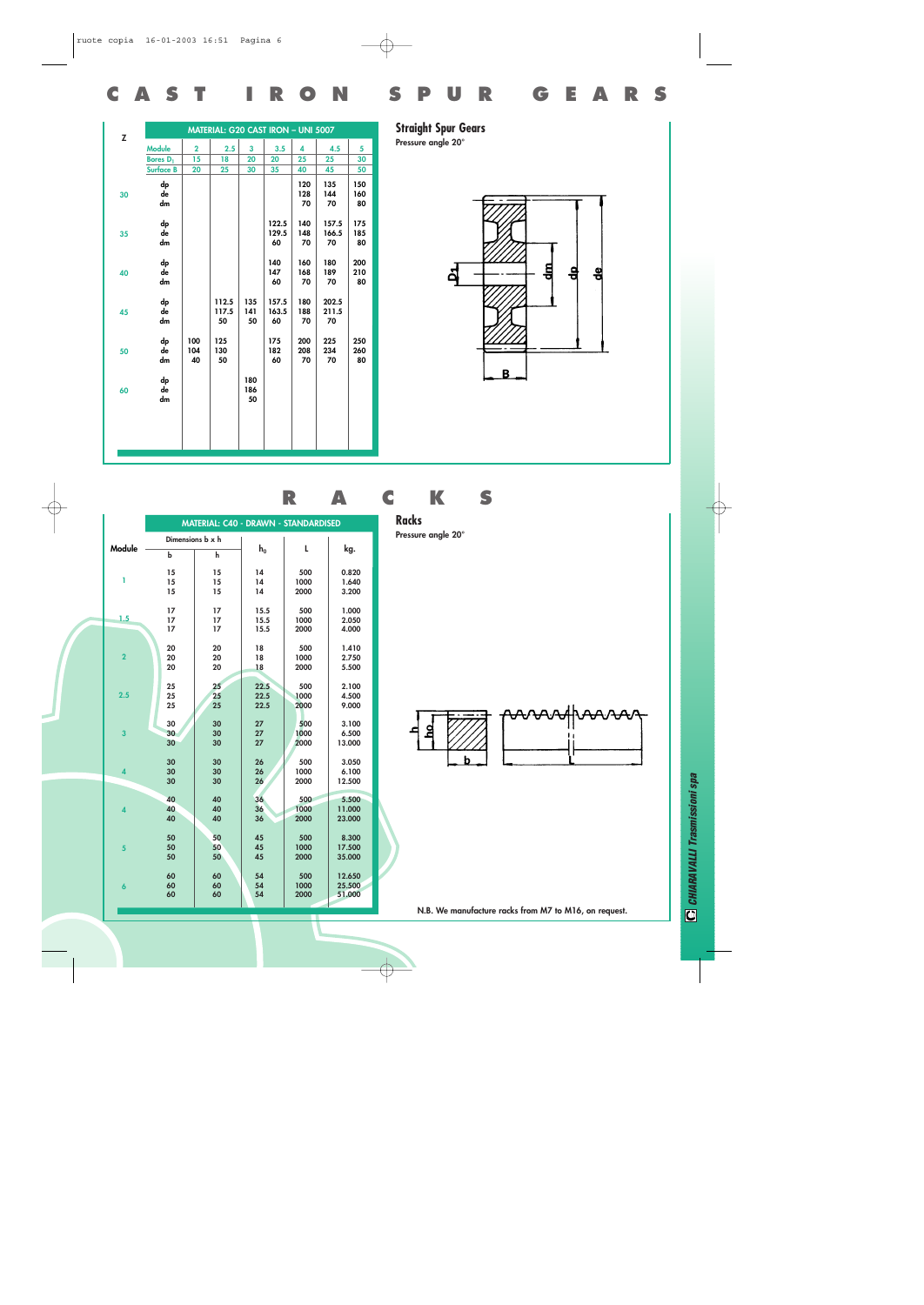## **BEVEL GEARS**

The range of bevel gear showed in the catalogue is a selection structured according to transmission module and ratio, which is designed to meet the needs of general plant engineering and general mechanics to transmit motion among concurrent axes.

As such the range does not claim to guarantee particularly heavyduty performance or to cater for ratio ranges that extend to cover every need.

The external configuration of the bevel gear complies with the sizing criteria as established by the DIN 3971 Standards, while the tooth geometry, corrected by displacing the profiles and by varying the taper, is a specific solution exclusive to **CHIARAVALLI Trasmissioni.**

This solution, provides special advantages since:

- the coupling conditions between the pinion and the ring gear are improved;
- a smoother motion transmission is assured;
- tooth resistance is increased;

the undercut effect on the pinion is avoided, even in the case of high transmission ratios and pinions with a limited number of teeth. Since these refer to a selection of gears intended to be used in a broad range of applications, **CHIARAVALLI Trasmissioni**, continuing a tradition that has now become firmly established, has defined a standardised tolerance category for the processing of the Company's range of bevel gear, which means that there is a controlled gearing gap between the wheels.

The requirements detailed in the DIN 3967 Standards adapted to the virtual teeth profile of the bevel gear and the recommendations of the DIN 3964 Standards to calculate the corresponding axial displacements for the assembly distances have been used for this purpose.

We are therefore in a position to provide the end user precise information regarding the tolerances to be adopted to define shaving adjustments to a given clearance, in accordance with the values detailed in the dimensional tables.

All the bevel gears manufactured by **CHIARAVALLI Trasmissioni** will be produced in accordance with the profile envelope procedure on modern gear cutting machines, which enables **CHIARAVALLI Trasmissioni** to ensure a satisfactory quality level thanks to the systematic checking of processing tolerances.

For this technological sector too, the equipment and the range of machines available to **CHIARAVALLI Trasmissioni**

enables the Company to produce bevel gears based on a drawing and in accordance with the Customer's specifications.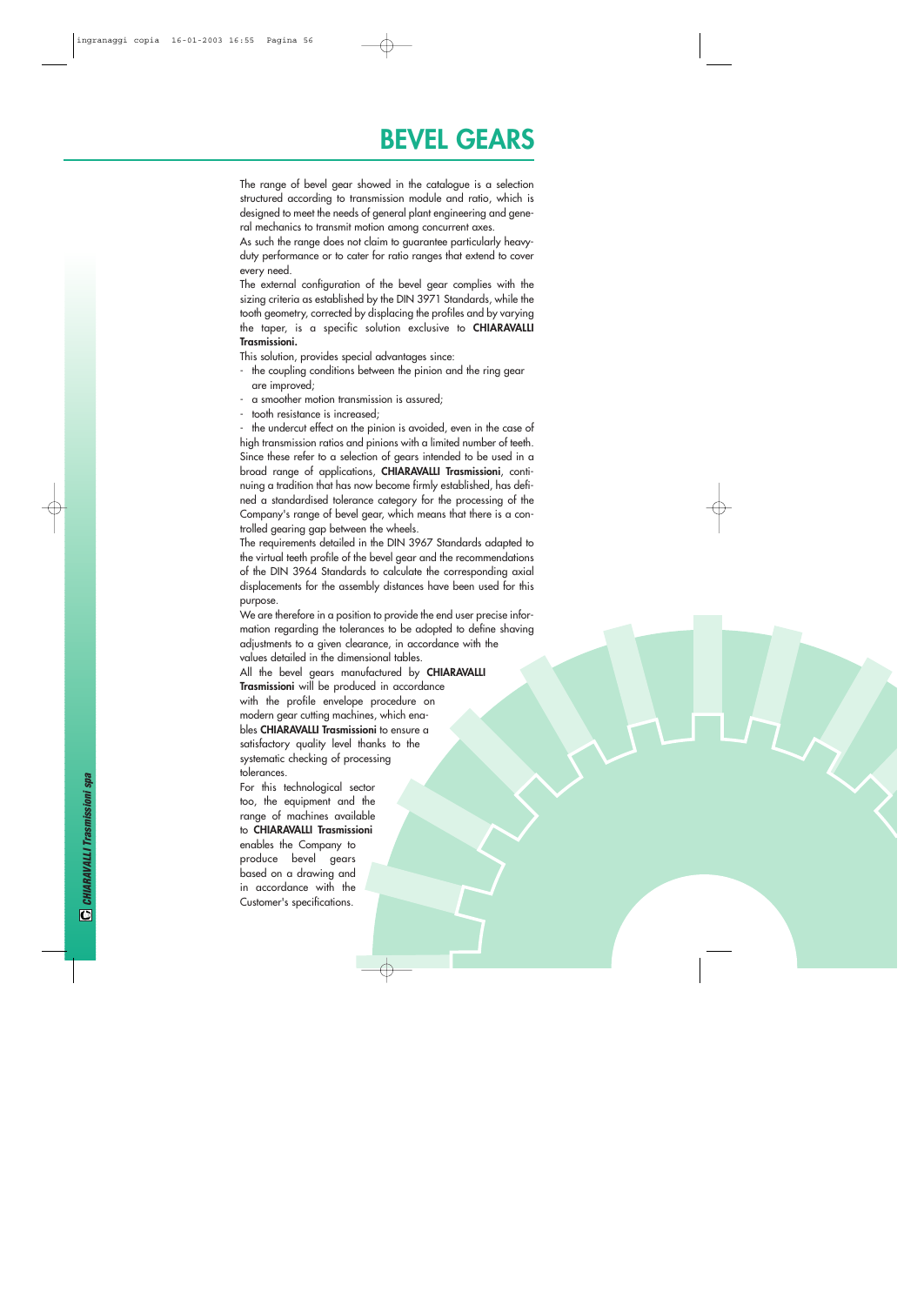|                         |    |         |        |      |      | <b>MATERIAL: C 43 - UNI 7847</b> |       |      |       |                |                           |
|-------------------------|----|---------|--------|------|------|----------------------------------|-------|------|-------|----------------|---------------------------|
| M                       | z  | $d_{p}$ | $d_e$  | F    | A    | $d_m$                            | $D_1$ | L    | v     | S              | $\mathsf{L}_{\mathsf{m}}$ |
|                         | 16 | 24.0    | 26.12  | 6    | 18.9 | 20.3                             | 8     |      | 7.10  |                | 12                        |
| 1.5                     | 20 | 30.0    | 32.12  | 10   | 20   | 22                               | 10    | 18   | 7.40  | $\mathbf 2$    | 8.5                       |
|                         | 25 | 37.5    | 39.62  | 10   | 23   | 28                               | 10    | 21   | 11.09 | $\overline{2}$ | 12                        |
|                         | 30 | 45.0    | 47.12  | 12   | 25   | 30                               | 12    | 22.5 | 13.35 | 2.5            | 12                        |
|                         | 16 | 32.0    | 34.83  | 8    | 23.5 | 25.3                             | 8     |      | 9.50  |                | 14                        |
|                         | 20 | 40.0    | 42.83  | 12   | 25   | 32                               | 10    | 22   | 10.78 | 3              | 12                        |
| $\overline{\mathbf{2}}$ | 25 | 50.0    | 52.82  | 14   | 28   | 40                               | 12    | 25   | 14.28 | 3              | 12.3                      |
|                         | 30 | 60.0    | 62.83  | 16   | 30   | 50                               | 12    | 27   | 17.78 | 3              | 12.8                      |
|                         | 16 | 40.0    | 43.53  | 10   | 28.1 | 30.3                             | 12    |      | 11.90 |                | 15                        |
| 2.5                     | 20 | 50.0    | 53.53  | 12   | 30.5 | 40                               | 12    | 27   | 15.43 | 3.5            | 16                        |
|                         | 25 | 62.5    | 66.00  | 15   | 33.5 | 50                               | 15    | 30   | 19.48 | 3.5            | 16                        |
|                         | 30 | 75.0    | 78.53  | 18   | 35.5 | 55                               | 15    | 32   | 23.63 | 3.5            | 16                        |
|                         | 16 | 48.0    | 52.25  | 12   | 31.7 | 40.3                             | 12    |      | 14.30 |                | 18                        |
| $\overline{\mathbf{3}}$ | 20 | 60.0    | 64.24  | 18   | 35   | 45                               | 15    | 31   | 16.00 | 4              | 13.6                      |
|                         | 25 | 75.0    | 79.24  | 20   | 38   | 55                               | 15    | 34   | 22.00 | 4              | 16                        |
|                         | 30 | 90.0    | 94.24  | 22   | 40   | 60                               | 20    | 36   | 28.00 | 4              | 17                        |
|                         | 16 | 56.0    | 60.95  | 14   | 36.4 | 45.3                             | 16    |      | 16.60 |                | 20                        |
|                         | 20 | 70.0    | 74.95  | 22   | 40.5 | 55                               | 15    | 36   | 18.13 | 4.5            | 17                        |
| 3.5                     | 25 | 87.5    | 92.45  | 26   | 43.5 | 65                               | 20    | 39   | 23.97 | 4.5            | 18                        |
|                         | 30 | 105.0   | 109.95 | 30   | 48   | 70                               | 20    | 43.5 | 30.02 | 4.5            | 19                        |
|                         | 16 | 64.0    | 69.65  | 15   | 44.3 | 50.3                             | 16    |      | 19.70 |                | 25                        |
| 4                       | 20 | 80.0    | 85.65  | 25   | 43   | 60                               | 18    | 38   | 20.74 | 5              | 18                        |
|                         | 25 | 100.0   | 105.65 | 28   | 45   | 70                               | 20    | 40   | 28.50 | 5              | 18                        |
|                         | 30 | 120.0   | 125.65 | 32   | 48   | 80                               | 20    | 43   | 35.67 | 5              | 16                        |
|                         | 16 | 72.0    | 78.38  | 17.5 | 46.3 | 55.3                             | 20    |      | 21.70 |                | 25                        |
| 4.5                     | 20 | 90.0    | 96.38  | 28   | 48   | 65                               | 20    | 42   | 23.41 | 6              | 18                        |
|                         | 25 | 112.5   | 118.80 | 32   | 50   | 75                               | 20    | 44   | 31.76 | 6              | 18                        |
|                         | 30 | 135.0   | 141.38 | 35   | 53   | 90                               | 20    | 47   | 40.82 | 6              | 17                        |
|                         | 16 | 80.0    | 87.07  | 18   | 48.9 | 60.3                             | 20    |      | 25.10 |                | 25                        |
| 5                       | 20 | 100.0   | 107.07 | 30   | 50.5 | 70                               | 20    | 44   | 26.86 | 6.5            | 18.5                      |
|                         | 25 | 125.0   | 132.07 | 34   | 53.5 | 90                               | 20    | 47   | 36.36 | 6.5            | 18                        |
|                         | 30 | 150.0   | 157.07 | 38   | 56.5 | 110                              | 20    | 50   | 45.97 | 6.5            | 18                        |
|                         |    |         |        |      |      |                                  |       |      |       |                |                           |

**Normal axis Bevel Gears**

**Pressure angle: 20°**

**in compliance with UNI 6588**

**Ratio – 1:1**

**STRAIGHT TEETH BEVEL GEARS**

![](_page_7_Figure_5.jpeg)

|                         |          |           |                                               |          |              | <b>MATERIAL: C 43 - UNI 7847</b> |                   |          |                   |                         |                 |
|-------------------------|----------|-----------|-----------------------------------------------|----------|--------------|----------------------------------|-------------------|----------|-------------------|-------------------------|-----------------|
| M                       | Z.       | $d_{p}$   | $\mathsf{d}_{\scriptscriptstyle{\mathsf{e}}}$ | F.       | A            | $d_m$                            | $D_1$             | L        | v                 | S                       | $L_m$           |
| 1.5                     | 16       | 24        | 26.68                                         | 8        | 19.5         | 21                               | 10                | 18       | 16.33             | 1.5                     | 11.3            |
|                         | 32       | 48        | 49.34                                         | 8        | 20.0         | 32                               | 12                | 17       | 7.45              | 3                       | 10              |
| $\overline{2}$          | 16       | 32        | 35.57                                         | 10       | 23.0         | 26                               | 10                | 21       | 22.41             | $\mathbf{2}$            | 11.9            |
|                         | 32       | 64        | 65.78                                         | 10       | 25.0         | 40                               | 12                | 21       | 10.21             | $\overline{\mathbf{A}}$ | 10              |
| 2.5                     | 16       | 40        | 44.47                                         | 12       | 27.5         | 34                               | $12 \overline{ }$ | 25       | 28.38             | 2.5                     | 14.4            |
|                         | 32       | 80        | 82.23                                         | 12       | 25.0         | 50                               | 15                | 20       | 12.97             | 5                       | 10              |
| $\overline{\mathbf{3}}$ | 16       | 48        | 53.36                                         | 15       | 28.0         | 40                               | 15                | 25       | 33.64             | 3                       | 11.6            |
|                         | 32       | 96        | 98.68                                         | 15       | 30.0         | 60                               | 15                | 24       | 15.31             | 6                       | 10              |
| 3.5                     | 16       | 56        | 62.26                                         | 18       | 33.5         | 48                               | 15                | 30       | 38.83             | 3.5                     | 14.4            |
|                         | 32       | 112       | 115.12                                        | 18       | 31.0         | 70                               | 20                | 24       | 17.77             | $\overline{7}$          | 10              |
| $\overline{4}$          | 16       | 64        | 71.15                                         | 20       | 36.0         | 50                               | 15                | 32       | 44.81             | $\overline{\mathbf{4}}$ | 13.4            |
|                         | 32       | 128       | 131.57                                        | 20       | 32.0         | 80                               | 20                | 24       | 20.42             | 8                       | 10              |
| 4.5                     | 16       | 72        | 80.05                                         | 22       | 39.5         | 60                               | 20                | 35       | 51.00             | 4.5                     | 15.4            |
|                         | 32       | 144       | 148.00                                        | 22       | 36.0         | 90                               | 20                | 27       | 23.21             | 9                       | 10 <sup>°</sup> |
| 5                       | 16<br>32 | 80<br>160 | 88.94<br>164.46                               | 25<br>25 | 50.0<br>38.0 | 60<br>100                        | 20<br>20          | 45<br>28 | 56.06<br>25.52 10 | $5\phantom{.0}$         | 21.1<br>10      |
|                         |          |           |                                               |          |              |                                  |                   |          |                   |                         |                 |
|                         |          |           |                                               |          |              |                                  |                   |          |                   |                         |                 |

#### **Normal axis Bevel Gears**

**Pressure angle: 20° in compliance with UNI 6588**

**Ratio – 1:2**

![](_page_7_Figure_10.jpeg)

**C** CHIARAVALLI Trasmissioni spa *CHIARAVALLI Trasmissioni spa*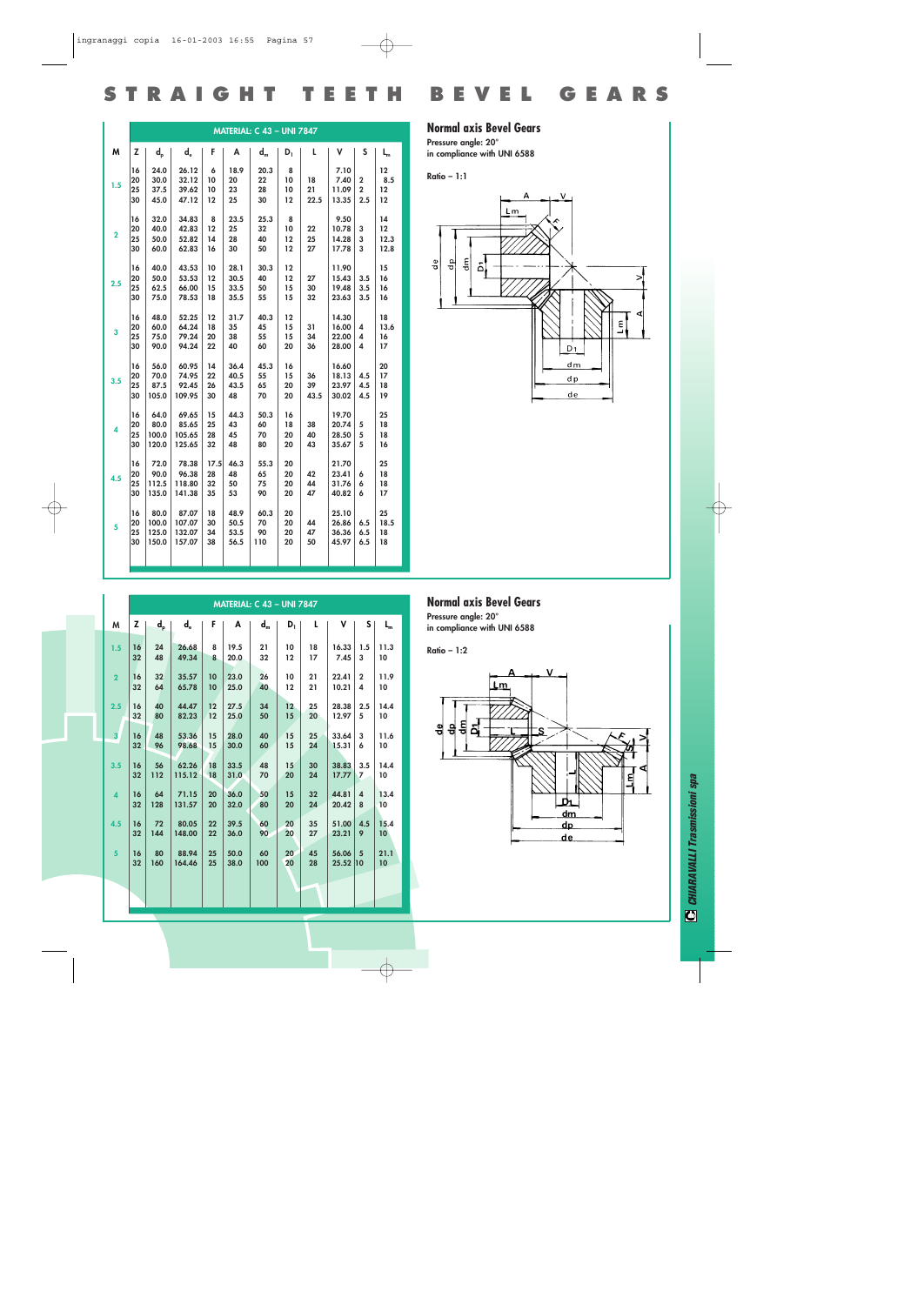|              |          |           |                 |          | <b>MATERIAL: C 43 - UNI 7847</b> |           |          |            |                |                       |            |  |
|--------------|----------|-----------|-----------------|----------|----------------------------------|-----------|----------|------------|----------------|-----------------------|------------|--|
| M            | Z        | $d_{p}$   | $d_e$           | F.       | A                                | $d_m$     | $D_1$    | L          | v              | S                     | $L_{m}$    |  |
| 1.5          | 16<br>48 | 24<br>72  | 26.82<br>72.95  | 12<br>12 | 24<br>20                         | 20<br>50  | 10<br>12 | 23<br>17   | 22.44<br>7.27  | ı<br>3                | 11.7<br>10 |  |
| $\mathbf{2}$ | 16<br>48 | 32<br>96  | 35.80<br>97.26  | 15<br>15 | 28.5<br>23                       | 26<br>60  | 12<br>15 | 27<br>19   | 33.26<br>9.90  | 1.5<br>4              | 12.4<br>10 |  |
| 2.5          | 16<br>48 | 40<br>120 | 44.74<br>121.58 | 18<br>18 | 32<br>26                         | 32<br>70  | 12<br>20 | 30<br>21   | 42.41<br>12.60 | 1.5<br>5              | 13<br>10   |  |
| $\mathbf{3}$ | 16<br>48 | 48<br>144 | 53.69<br>145.90 | 18<br>18 | 32<br>29                         | 40<br>80  | 15<br>20 | 30<br>23   | 54.25<br>16.20 | $\overline{2}$<br>6   | 12.1<br>10 |  |
| 3.5          | 16<br>48 | 56<br>168 | 62.64<br>170.21 | 22<br>22 | 38<br>31                         | 48<br>90  | 15<br>20 | 35.5<br>24 | 62.29<br>18.48 | 2.5<br>$\overline{7}$ | 15<br>10   |  |
| 4            | 16<br>48 | 64<br>192 | 71.59<br>194.53 | 25<br>25 | 41.5<br>33                       | 55<br>100 | 20<br>20 | 38.5<br>25 | 71.23<br>21.20 | 3<br>8                | 15.2<br>10 |  |
| 4.5          | 16<br>48 | 72<br>216 | 80.53<br>218.84 | 28<br>28 | 53<br>49                         | 60<br>100 | 20<br>20 | 50<br>40   | 80.27<br>23.93 | 3<br>9                | 23.4<br>18 |  |
| 5            | 16<br>48 | 80<br>240 | 89.48<br>243.16 | 35<br>35 | 60<br>50                         | 60<br>150 | 20<br>20 | 57<br>40   | 85.61<br>25.45 | 3<br>10               | 22.5<br>20 |  |
|              |          |           |                 |          |                                  |           |          |            |                |                       |            |  |
|              |          |           |                 |          |                                  |           |          |            |                |                       |            |  |
|              |          |           |                 |          |                                  |           |          |            |                |                       |            |  |

#### **Normal axis Bevel Gears**

**Pressure angle: 20° in compliance with UNI 6588**

**Ratio – 1:3**

**STRAIGHT TEETH BEVEL GEARS**

![](_page_8_Figure_5.jpeg)

|                         | <b>MATERIAL: C 43 - UNI 7847</b> |         |        |    |      |       |       |      |        |                         |         |  |  |
|-------------------------|----------------------------------|---------|--------|----|------|-------|-------|------|--------|-------------------------|---------|--|--|
| M                       | z                                | $d_{p}$ | $d_e$  | F  | A    | $d_m$ | $D_1$ | L.   | v      | S                       | $L_{m}$ |  |  |
| 1.5                     | 16                               | 24      | 26.91  | 12 | 25   | 18    | 10    | 24   | 36.02  | I.                      | 12.2    |  |  |
|                         | 64                               | 96      | 96.73  | 12 | 22   | 70    | 15    | 19   | 8.53   | 3                       | 10      |  |  |
| $\overline{2}$          | 16                               | 32      | 35.88  | 15 | 24   | 25    | 12    | 23   | 49.07  | I.                      | 8.2     |  |  |
|                         | 64                               | 128     | 128.97 | 15 | 24   | 80    | 20    | 20   | 11.79  | 4                       | 10      |  |  |
| 2.5                     | 16                               | 40      | 44.85  | 18 | 30.5 | 30    | 12    | 29   | 61.99  | 1.5                     | 11.7    |  |  |
|                         | 64                               | 160     | 161.21 | 18 | 29   | 90    | 20    | 24   | 13.77  | 5                       | 10      |  |  |
| $\overline{\mathbf{3}}$ | 16                               | 48      | 53.82  | 22 | 34   | 40    | 15    | 32   | 74.05  | $\overline{2}$          | 11      |  |  |
|                         | 64                               | 192     | 193.45 | 22 | 30   | 100   | 20    | 24   | 16.41  | 6                       | 10      |  |  |
| 3.5                     | 16                               | 56      | 62.80  | 25 | 45   | 48    | 15    | 43   | 87.13  | $\overline{2}$          | 19.1    |  |  |
|                         | 64                               | 224     | 225.70 | 25 | 50   | 100   | 20    | 43   | 19.32  | 7                       | 22      |  |  |
| 4                       | 16                               | 64      | 71.76  | 30 | 50   | 50    | 20    | 48   | 98.21  | $\overline{\mathbf{2}}$ | 18.5    |  |  |
|                         | 64                               | 256     | 257.94 | 30 | 50   | 120   | 20    | 42   | 21.72  | 8                       | 20      |  |  |
| 4.5                     | 16                               | 72      | 80.73  | 32 | 53   | 55    | 20    | 50.5 | 112.08 | 2.5                     | 19      |  |  |
|                         | 64                               | 288     | 290.18 | 32 | 53   | 130   | 20    | 44   | 24.83  | 9                       | 23      |  |  |
| $\overline{5}$          | 16                               | 80      | 89.70  | 35 | 58   | 60    | 20    | 55.5 | 125.06 | 2.5                     | 20.6    |  |  |
|                         | 64                               | 320     | 322.42 | 35 | 58   | 150   | 20    | 48   | 27.65  | 10                      | 25      |  |  |
|                         |                                  |         |        |    |      |       |       |      |        |                         |         |  |  |
|                         |                                  |         |        |    |      |       |       |      |        |                         |         |  |  |
|                         |                                  |         |        |    |      |       |       |      |        |                         |         |  |  |

**Normal axis Bevel Gears**

**Pressure angle: 20° in compliance with UNI 6588**

**Ratio – 1:4**

![](_page_8_Figure_10.jpeg)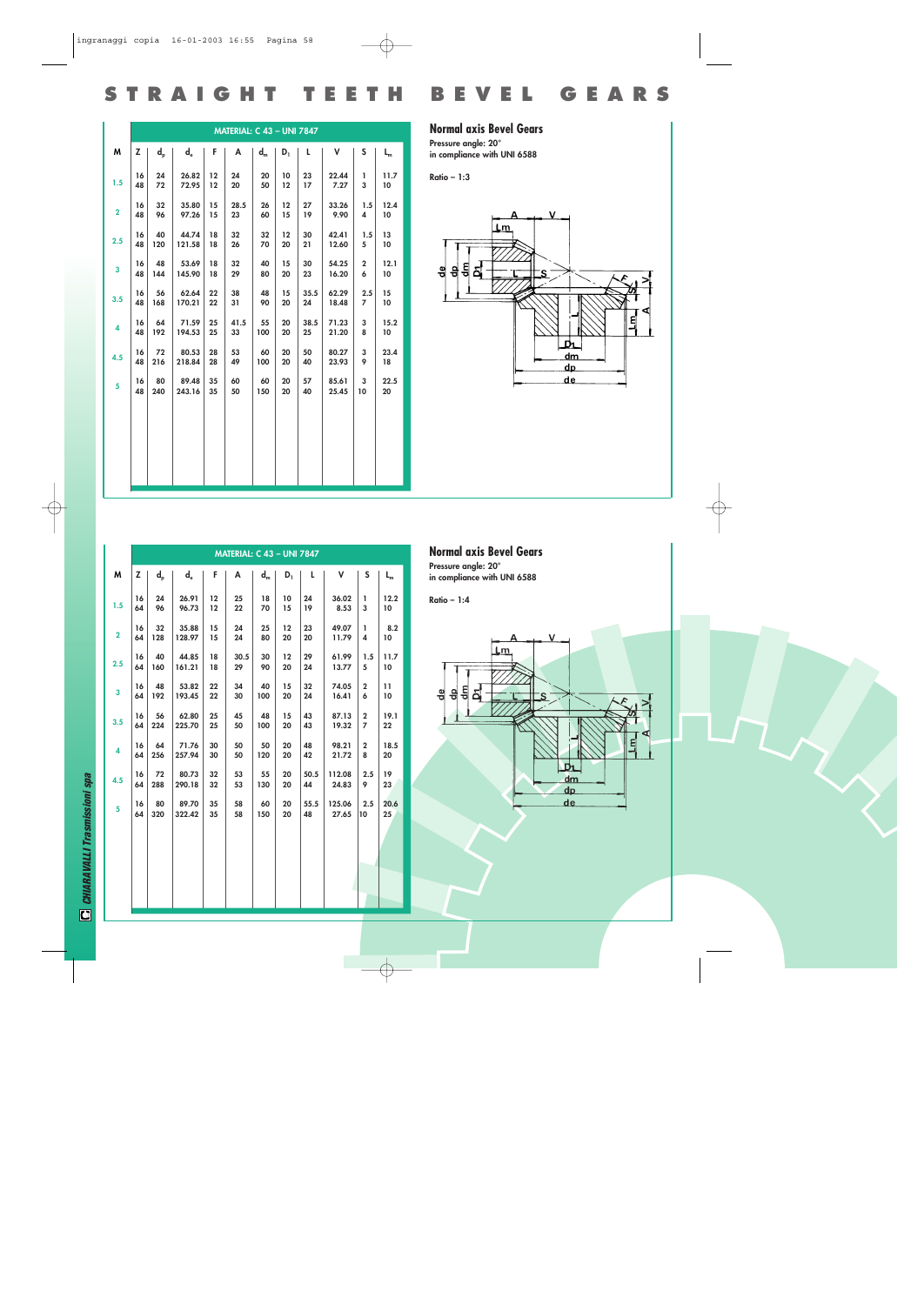### **STRAIGHT TEETH BEVEL GEARS EXECUTION**

**Normal axis Bevel Gears**

**Pressure angle: 20° Gleason System**

**Ratio – 1:1**

![](_page_9_Figure_4.jpeg)

|                         |                  |                |                |                         | <b>MATERIAL: C 43 - UNI 7847</b> |              |                |                |                           |
|-------------------------|------------------|----------------|----------------|-------------------------|----------------------------------|--------------|----------------|----------------|---------------------------|
| M                       | z                | $d_{p}$        | $d_e$          | F                       | A                                | $d_m$        | $D_1$          | V              | $\mathsf{L}_{\mathsf{m}}$ |
|                         | 16               | 16.0           | 17.4           | $\overline{\mathbf{4}}$ | 11.2                             | 13.3         | 4              | 4.80           | 6.5                       |
|                         | 19               | 19.0           | 20.4           | 4                       | 11.8                             | 15.3         | 4              | 6.20           | 6.5                       |
| T.                      | 22               | 22.0           | 23.4           | 4.7                     | 12.8                             | 16.3         | 5              | 7.20           | 6.5                       |
|                         | 26               | 26.0           | 27.4           | 5.5                     | 13.3                             | 20.3         | 5              | 8.70           | 7                         |
|                         | 30               | 30.0           | 31.4           | $6.4\,$                 | 16                               | 20.3         | $\overline{5}$ | 10.00          | 8                         |
|                         |                  |                |                |                         |                                  |              |                |                |                           |
|                         | 16               | 24.0           | 26.1           | 6                       | 18.9                             | 20.3         | 8              | 7.10           | $12$                      |
|                         | 19               | 28.5           | 30.6           | $\overline{7}$          | 21.3                             | 20.3         | 8              | 8.70           | 12                        |
| 1.5                     | 22               | 33.0           | 35.1           | 7.5                     | 22.5                             | 25.3         | 8              | 10.50          | $12$                      |
|                         | 26               | 39.0           | 41.1           | 8.5                     | 23.2                             | 28.3         | 8              | 12.80          | $12$                      |
|                         | 30               | 45.0           | 47.1           | 10                      | 27.2                             | 30.3         | 12             | 14.80          | 12                        |
|                         |                  |                |                |                         |                                  |              |                |                |                           |
|                         | 16               | 32.0           | 34.8           | 8                       | 23.5                             | 25.3         | 8              | 9.50           | $14$                      |
|                         | 19               | 38.0           | 40.8           | 9                       | 24.2                             | 25.3         | 8              | 11.80          | 12                        |
| $\overline{\mathbf{2}}$ | 22               | 44.0           | 46.8           | 10                      | 27.9                             | 30.3         | 12             | 14.10          | 14                        |
|                         | 26               | 52.0           | 54.8           | 12                      | 31.4                             | 35.3         | 12             | 16.60          | $14$                      |
|                         | 30               | 60.0           | 62.8           | 13                      | 34.1                             | 40.3         | 14             | 19.90          | $17\,$                    |
|                         |                  |                |                |                         |                                  |              |                |                |                           |
|                         | 16               | 40.0           | 43.5           | 10                      | 28.1                             | 30.3         | 12             | 11.90          | 15                        |
| 2.5                     | 19               | 47.5           | 51.0           | 11                      | 27.1                             | 35.3         | 12             | 14.90          | 13                        |
|                         | 22               | 55.0           | 58.5           | $12 \,$                 | 30.1                             | 45.3         | 16             | 17.90          | 16                        |
|                         | 26               | 65.0           | 68.5           | 15                      | 33.2                             | 45.3         | 16             | 20.80          | $16\,$                    |
|                         | 30               | 75.0           | 78.5           | 16                      | 39                               | 50.3         | 16             | 25.00          | 20                        |
|                         |                  |                |                |                         |                                  |              |                |                |                           |
|                         | 16<br>19         | 48.0<br>57.0   | 52.5<br>61.2   | $12 \,$<br>13           | 31.7<br>36                       | 40.3<br>40.3 | 12<br>14       | 14.30<br>18.00 | 18<br>17                  |
| $\overline{\mathbf{3}}$ | $22\phantom{.0}$ | 66.0           | 70.2           | 15                      | 36.9                             | 50.3         | 16             | 21.10          | 17                        |
|                         | 26               | 78.0           | 82.2           | 17                      | 38.4                             | 50.3         | 16             | 25.60          | ${\bf 18}$                |
|                         | 30               | 90.0           | 94.2           | 19                      | 43.8                             | 60.3         | 20             | 30.20          | 22                        |
|                         |                  |                |                |                         |                                  |              |                |                |                           |
|                         | 16               | 56.0           | 60.9           | 14                      | 36.4                             | 45.3         | 16             | 16.60          | 20                        |
|                         | 19               | 66.5           | 71.5           | 15                      | 37.8                             | 50.3         | 18             | 21.00          | $19$                      |
| 3.5                     | 22               | 77.0           | 81.9           | 17                      | 39.1                             | 55.3         | 20             | 24.90          | 18                        |
|                         | 26               | 91.0           | 96.0           | 20                      | 43.35                            | 62.3         | 20             | 29.70          | 20                        |
|                         | 30               | 105.0          | 110.0          | 23                      | 47.1                             | 70.3         | 20             | 34.90          | 22                        |
|                         |                  |                |                |                         |                                  |              |                |                |                           |
|                         | 16               | 64.0           | 69.7           | 15                      | 44.3                             | 50.3         | 16             | 19.70          | 25                        |
| $\overline{\mathbf{4}}$ | 19               | 76.0           | 81.7           | 18                      | 44.4                             | 55.3         | 20             | 23.60          | 22                        |
|                         | 22               | 88.0           | 93.7           | 20                      | 45.9                             | 60.3         | 20             | 28.10          | ${\bf 22}$                |
|                         | 26               | 104.0          | 109.7          | 25                      | 48                               | 70.3         | 20             | 34.00          | 22                        |
|                         | 30               | 120.0          | 125.7          | 26                      | 54.2                             | 80.3         | 20             | 39.80          | 25                        |
|                         |                  |                |                |                         |                                  |              |                |                |                           |
|                         | 16               | 72.0           | 78.4           | 17.5                    | 46.3                             | 55.3         | 20             | 21.70          | 25                        |
| 4.5                     | 19<br>22         | 85.5<br>99.0   | 91.8           | 20<br>$22\,$            | 49                               | 62.3         | 20<br>20       | 26.57          | 25<br>25                  |
|                         | 26               |                | 105.3<br>123.0 | 25                      | 50.1<br>54.7                     | 70.3         | 20             | 31.90          | ${\bf 26}$                |
|                         | 30               | 117.0<br>135.0 | 141.4          | 29                      | 60                               | 75.3<br>80.3 | 20             | 38.60<br>45.00 | 28                        |
|                         |                  |                |                |                         |                                  |              |                |                |                           |
|                         | 16               | 80.0           | 87.1           | 18                      | 48.9                             | 60.3         | 20             | 25.10          | 25                        |
|                         | 19               | 95.0           | 102.1          | 22                      | 52.2                             | 60.3         | 20             | 29.80          | 25                        |
| 5 <sup>5</sup>          | 22               | 110.0          | 117.1          | 24                      | 58.2                             | 80.3         | 20             | 35.80          | 30                        |
|                         | 26               | 130.0          | 137.1          | 29                      | 62.7                             | 80.3         | 20             | 42.30          | 30                        |
|                         | 30               | 150.0          | 157.1          | 32                      | 68.9                             | 80.3         | 20             | 50.10          | 35                        |
|                         |                  |                |                |                         |                                  |              |                |                |                           |

**C** CHIARAVALLI Trasmissioni spa *CHIARAVALLI Trasmissioni spa*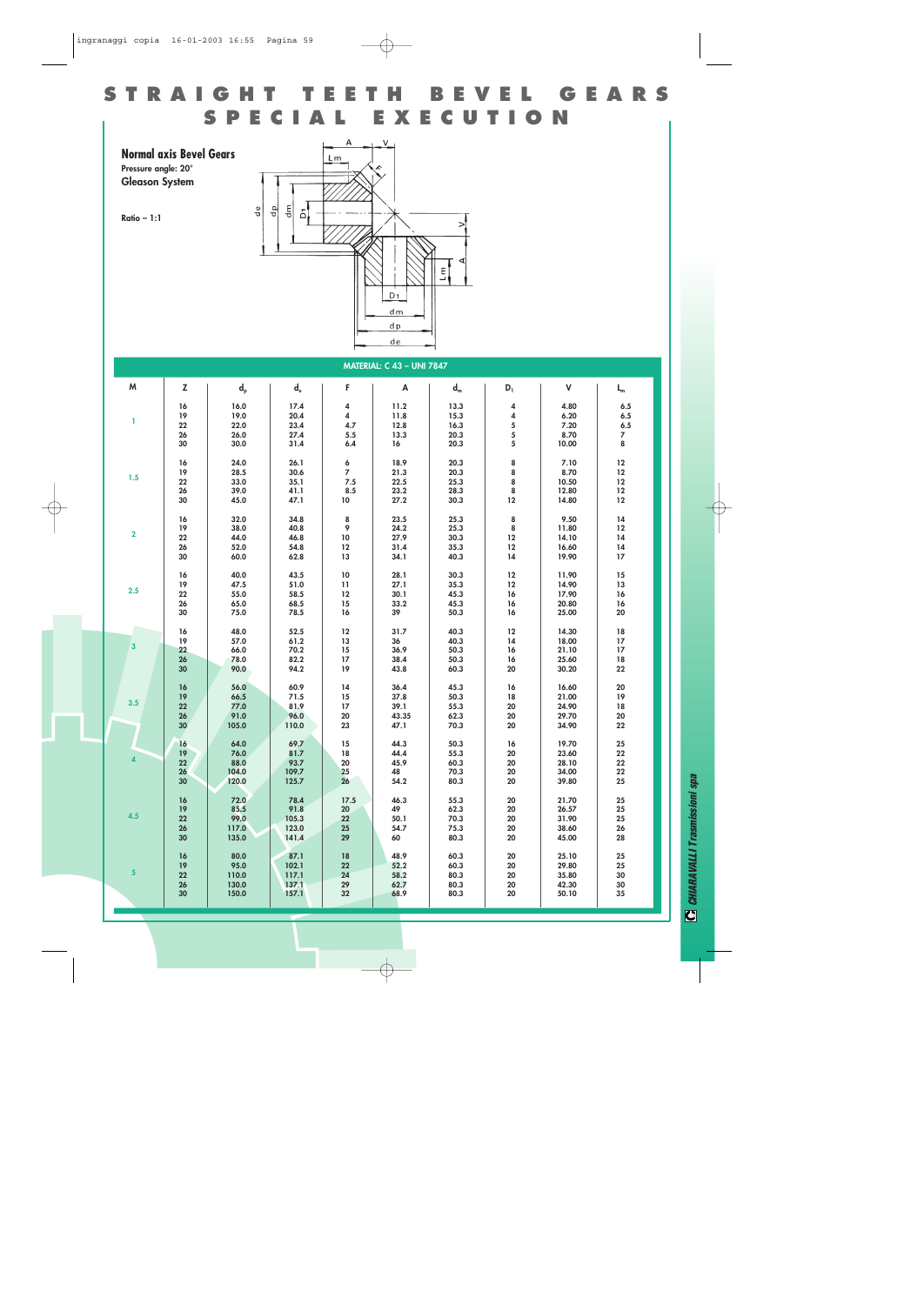|                         |          |           |               |              | <b>MATERIAL: C 43 - UNI 7847</b> |              |          |      |              |     |                       |  |
|-------------------------|----------|-----------|---------------|--------------|----------------------------------|--------------|----------|------|--------------|-----|-----------------------|--|
| M                       | z        | $d_{p}$   | $d_e$         | F.           | A                                | $d_m$        | $D_1$    | L    | v            | S   | $L_{m}$               |  |
| ı.                      | 16<br>24 | 16<br>24  | 18.1<br>24.8  | 4.3<br>4.3   | 12 <sup>2</sup><br>14.8          | 13.3<br>20.3 | 4<br>5   | 13.3 | 8<br>5.2     | 1.5 | $\overline{7}$<br>9.3 |  |
| 1.5                     | 16<br>24 | 24<br>36  | 27.1<br>37.2  | 8<br>8       | 20.3<br>24.9                     | 20.3<br>28.3 | 8<br>8   | 22.7 | 10.7<br>7.1  | 2.2 | 11.8<br>16            |  |
| $\overline{2}$          | 16<br>24 | 32<br>48  | 36.2<br>49.7  | 10<br>10     | 25.2<br>27.2                     | 25.3<br>32.3 | 8<br>8   | 24.7 | 14.8<br>9.8  | 2.5 | 13.8<br>16            |  |
| 2.5                     | 16<br>24 | 40<br>60  | 45.2<br>62.1  | 13<br>13     | 30.8<br>34                       | 32.3<br>45.3 | 12<br>14 | 30.8 | 18.2<br>12   | 3.2 | 16.4<br>20            |  |
| $\mathbf{3}$            | 16<br>24 | 48<br>72  | 54.3<br>74.5  | 14.5<br>14.5 | 32.4<br>36.2                     | 40.3<br>55.3 | 12<br>16 | 32   | 22.6<br>14.8 | 4.2 | 16.4<br>20            |  |
| 3.5                     | 16<br>24 | 56<br>84  | 63.3<br>86.9  | 18<br>18     | 40.4<br>44.2                     | 45.3<br>55.3 | 16<br>20 | 40   | 25.6<br>16.8 | 4.2 | 20.4<br>$25\,$        |  |
| $\overline{\mathbf{4}}$ | 16<br>24 | 64<br>96  | 72.4<br>99.3  | 18<br>18     | 46.8<br>45.5                     | 50.3<br>60.3 | 16<br>20 | 40   | 31.2<br>20.5 | 5.5 | 25.4<br>25            |  |
| 4.5                     | 16<br>24 | 72<br>108 | 81.4<br>111.7 | 20<br>20     | 47.6<br>57.8                     | 60.3<br>80.3 | 20<br>20 | 51.3 | 35.4<br>23.2 | 6.5 | 25.1<br>35            |  |
| 5                       | 16<br>24 | 80<br>120 | 90.5<br>124.1 | 24<br>24     | 54.1<br>61.1                     | 60.3<br>80.3 | 20<br>20 | 54.5 | 37.9<br>24.9 | 6.6 | 25.4<br>35            |  |
|                         |          |           |               |              |                                  |              |          |      |              |     |                       |  |
|                         |          |           |               |              |                                  |              |          |      |              |     |                       |  |

#### **Normal axis Bevel Gears Pressure angle: 20° Gleason System**

**Ratio – 1:1.5**

**STRAIGHT TEETH BEVEL GEARS**

![](_page_10_Figure_3.jpeg)

|                |          |               |               |              | <b>MATERIAL: C 43 - UNI 7847</b> |              |          |      |              |     |            |
|----------------|----------|---------------|---------------|--------------|----------------------------------|--------------|----------|------|--------------|-----|------------|
| M              | z        | $d_{p}$       | $d_e$         | F.           | A                                | $d_m$        | $D_1$    | L.   | v            | S   | $L_{m}$    |
| T.             | 15<br>30 | 15.0<br>30.0  | 17.4<br>30.6  | 5<br>5       | 11.9<br>15.1                     | 13.3<br>20.3 | 4<br>5   | 13.7 | 10.1<br>4.9  | 1.4 | 6.5<br>9   |
| 1.5            | 15<br>30 | 22.5<br>45.0  | 26.1<br>45.9  | 9<br>9       | 21.1<br>25.2                     | 19.3<br>32.3 | 8<br>8   | 23   | 13.9<br>6.8  | 2.2 | 11.9<br>16 |
| $\overline{2}$ | 15<br>30 | 30.0<br>60.0  | 34.8<br>61.2  | 11.5<br>11.5 | 26<br>29.8                       | 25.3<br>40.3 | 8<br>14  | 26.8 | 19.0<br>9.2  | 3   | 14.1<br>18 |
| 2.5            | 15<br>30 | 37.5<br>75.0  | 43.5<br>76.5  | 15<br>15     | 31.8<br>33.7                     | 32.3<br>45.3 | 12<br>16 | 30   | 23.2<br>11.3 | 3.7 | 16.2<br>20 |
| $\overline{3}$ | 15<br>30 | 45.0<br>90.0  | 52.2<br>91.8  | 17<br>17     | 37.3<br>42.1                     | 40.3<br>55.3 | 12<br>16 | 38   | 28.7<br>13.9 | 4.1 | 19.9<br>25 |
| 3.5            | 15<br>30 | 52.5<br>105.0 | 60.9<br>107.1 | 20.5<br>20.5 | 46.1<br>45                       | 45.3<br>60.3 | 16<br>20 | 40   | 32.9<br>16.0 | 5   | 24.7<br>25 |
| 4              | 15<br>30 | 60.0<br>120.0 | 69.6<br>122.3 | 22.5<br>22.5 | 48.6<br>57.3                     | 50.3<br>80.3 | 20<br>20 | 51.9 | 38.4<br>18.7 | 5.4 | 24.6<br>35 |
| 4.5            | 15<br>30 | 67.5<br>135.0 | 78.3<br>137.6 | 26<br>26     | 51.4<br>60.3                     | 60.3<br>80.3 | 20<br>20 | 54.3 | 42.6<br>20.7 | 6   | 24.7<br>35 |
| 5              | 15<br>30 | 75.0<br>150.0 | 87<br>152.9   | 30<br>30     | 57.6<br>62.5                     | 60.3<br>80.3 | 20<br>20 | 56   | 46.4<br>22.5 | 6.5 | 25.3<br>35 |
|                |          |               |               |              |                                  |              |          |      |              |     |            |
|                |          |               |               |              |                                  |              |          |      |              |     |            |

**Normal axis Bevel Gears Pressure angle: 20° Gleason System**

**Ratio – 1:2**

![](_page_10_Figure_7.jpeg)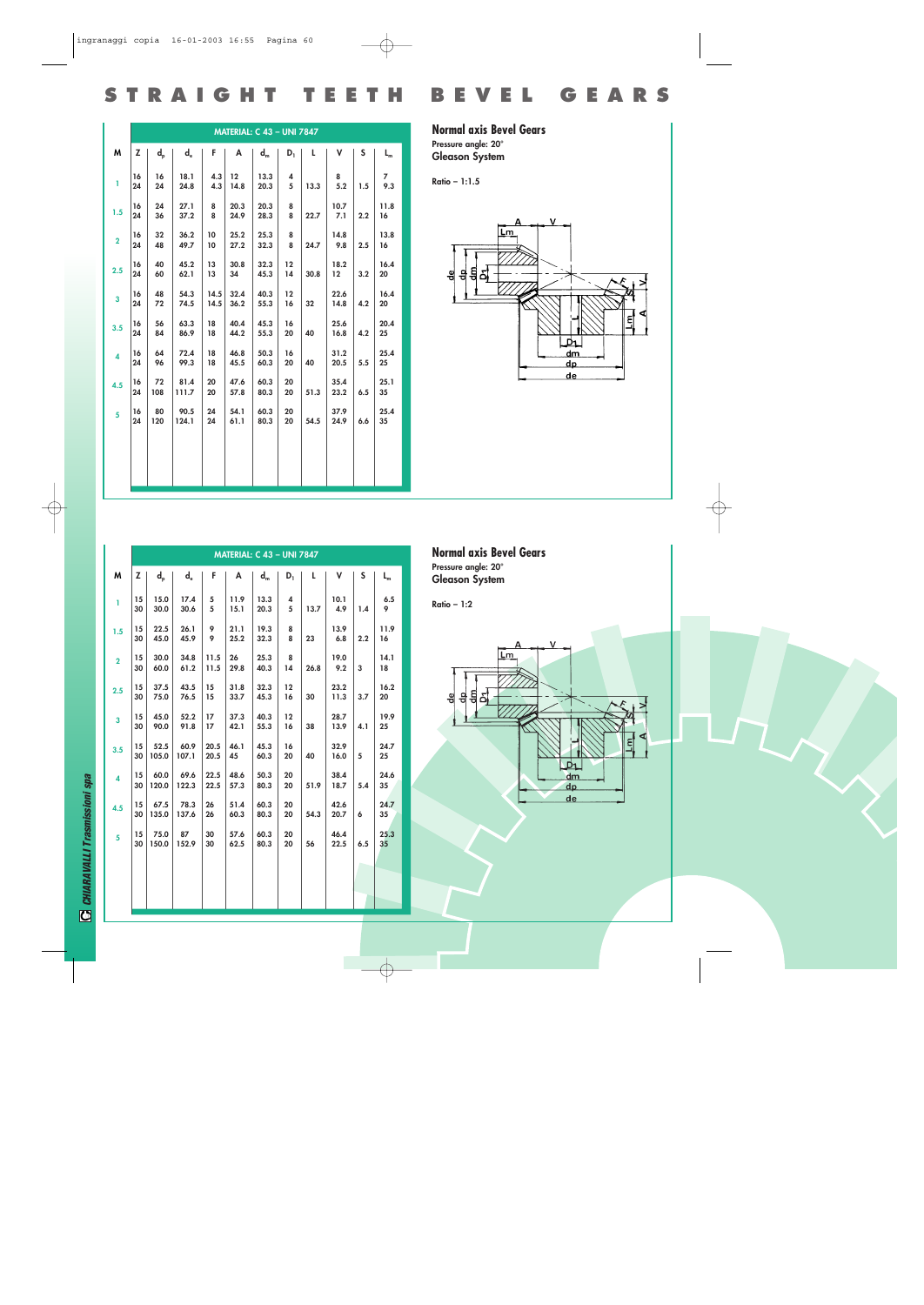|  |  |  |  |  |  |  |  |  |  |  |  |  | STRAIGHT TEETH BEVEL GEARS |  |  |  |  |  |  |  |  |  |  |  |  |
|--|--|--|--|--|--|--|--|--|--|--|--|--|----------------------------|--|--|--|--|--|--|--|--|--|--|--|--|
|--|--|--|--|--|--|--|--|--|--|--|--|--|----------------------------|--|--|--|--|--|--|--|--|--|--|--|--|

|                         |          |           |               |              |              | <b>MATERIAL: C 43 - UNI 7847</b> |                |      |              |     |            |  |
|-------------------------|----------|-----------|---------------|--------------|--------------|----------------------------------|----------------|------|--------------|-----|------------|--|
| M                       | z        | $d_{p}$   | ď,            | F.           | A            | $d_m$                            | D <sub>1</sub> | L    | v            | S   | $L_{m}$    |  |
| ı.                      | 16<br>40 | 16<br>40  | 18.6<br>40.4  | 6.5<br>6.5   | 14.4<br>14.8 | 13.3<br>25.3                     | 4<br>8         | 13   | 13.6<br>5.2  | 1.8 | 7.4<br>9   |  |
| 1.5                     | 16<br>40 | 24<br>60  | 27.9<br>60.7  | 11.5<br>11.5 | 24.2<br>27.8 | 20.3<br>40.3                     | 8<br>14        | 25.5 | 18.8<br>7.2  | 2.3 | 12.3<br>18 |  |
| $\overline{2}$          | 16<br>40 | 32<br>80  | 37.2<br>80.9  | 15<br>15     | 29.6<br>32.4 | 25.3<br>45.3                     | 8<br>16        | 29   | 25.4<br>9.6  | 3.4 | 13.7<br>20 |  |
| 2.5                     | 16<br>40 | 40<br>100 | 46.4<br>101.1 | 19<br>19     | 38.4<br>39.8 | 32.3<br>55.3                     | 12<br>16       | 35.9 | 31.6<br>12.2 | 3.9 | 18.5<br>25 |  |
| $\overline{\mathbf{3}}$ | 16<br>40 | 48<br>120 | 55.7<br>121.4 | 21.5<br>21.5 | 41.9<br>47.9 | 40.3<br>60.3                     | 16<br>20       | 44   | 39.1<br>15.1 | 3.9 | 19.6<br>30 |  |
| 3.5                     | 16<br>40 | 56<br>140 | 65.0<br>141.6 | 22.6<br>22.6 | 49.1<br>54.6 | 45.3<br>80.3                     | 20<br>20       | 50   | 47.9<br>18.4 | 4.6 | 25<br>35   |  |
| $\overline{\mathbf{A}}$ | 16<br>40 | 64<br>170 | 74.3<br>161.8 | 26<br>26     | 52.5<br>57.0 | 55.3<br>80.3                     | 20<br>20       | 50.5 | 54.5<br>21.0 | 6.5 | 25.3<br>35 |  |
| 4.5                     | 16<br>40 | 72<br>180 | 83.6<br>182.1 | 30<br>30     | 56.3<br>59.7 | 60.3<br>80.3                     | 20<br>20       | 53   | 60.7<br>23.3 | 6.7 | 24.6<br>35 |  |
| 5                       | 16<br>40 | 80<br>200 | 92.9<br>202.3 | 32<br>32     | 65.4<br>65.7 | 60.3<br>90.3                     | 20<br>20       | 58.3 | 68.6<br>26.3 | 7.4 | 30.1<br>40 |  |
|                         |          |           |               |              |              |                                  |                |      |              |     |            |  |
|                         |          |           |               |              |              |                                  |                |      |              |     |            |  |

#### **Normal axis Bevel Gears Pressure angle: 20°**

**Gleason System**

**Ratio – 1:2.5**

![](_page_11_Figure_5.jpeg)

Bevel gears available while stocks last

|                |          |               |                    |              |                         | <b>MATERIAL: C 43 - UNI 7847</b> |                |        |                         |     |                |
|----------------|----------|---------------|--------------------|--------------|-------------------------|----------------------------------|----------------|--------|-------------------------|-----|----------------|
| M              | z        | $d_{p}$       | $d_e$              | F.           | A                       | $d_m$                            | D <sub>1</sub> | L.     | v                       | S   | $L_m$          |
| T              | 15<br>45 | 15<br>45      | 17.7<br>45.3       | 7.1<br>7.1   | 16.6<br>17.1            | 13.3<br>25.3                     | 4<br>8         | 15.2   | 15.4<br>4.9             | 1.9 | 9.2<br>10      |
| 1.5            | 15<br>45 | 22.5<br>67.5  | 26.5<br>68.1       | 10.5<br>10.5 | 22.6<br>29.6            | 19.3<br>45.3                     | 8<br>14        | 27.2   | 23.4<br>7.4             | 2.4 | 11.7<br>20     |
| $\overline{2}$ | 15<br>45 | 30<br>90      | 35.4<br>90.8       | 14<br>14     | 28.9<br>32.1            | 25.3<br>45.3                     | 8<br>16        | 28.4   | 31.1<br>9.9             | 3.7 | 14.2<br>20     |
| 2.5            | 15<br>45 | 37.5<br>112.5 | 44.2<br>113.4      | 18<br>18     | 34.6<br>39.7            | 32.3<br>60.3                     | 12<br>20       | 35.3   | 38.4<br>12.3            | 4.4 | 15.9<br>$25\,$ |
| $\overline{3}$ | 15<br>45 | 45<br>135     | 53.0<br>136.1      | 21<br>21     | 41.3<br>47.2            | 40.3<br>60.3                     | 16<br>20       | $42 -$ | 46.7<br>14.8            | 5.2 | 19.7<br>30     |
| 3.5            | 15<br>45 | 52.5<br>157.5 | 61.9<br>158.8      | 23.5<br>23.5 | 49.6<br>54.4            | 45.3<br>80.3                     | 20<br>20       | 48.6   | 55.4<br>17.6            | 5.8 | 25<br>35       |
| $\overline{4}$ | 15<br>45 | 60<br>180     | 70.7 27.5<br>181.5 | 27.5         | 54.3<br>57 <sub>2</sub> | 50.3<br>80.3                     | 20<br>20       | 50.5   | 62.7<br>20 <sup>2</sup> | 6.5 | 25.4<br>35     |
| 4.5            | 15<br>45 | 67.5<br>202.5 | 79.5<br>204.2      | 28.5<br>28.5 | 55.2<br>63.9            | 55.3<br>90.3                     | 20<br>20       | 57     | 72.8<br>23.1            | 6.9 | 24.8<br>40     |
| 5 <sup>1</sup> | 15<br>45 | 75<br>225     | 88.4<br>226.9      | 33<br>33     | 65.3<br>66.7            | 60.3<br>90.3                     | 20<br>20       | 59.2   | 79.7<br>25.3            | 7.5 | 30<br>40       |
|                |          |               |                    |              |                         |                                  |                |        |                         |     |                |
|                |          |               |                    |              |                         |                                  |                |        |                         |     |                |

**Normal axis Bevel Gears Pressure angle: 20° Gleason System**

**Ratio – 1:3**

![](_page_11_Figure_10.jpeg)

**C CHIARAVALLI Trasmissioni spa** *CHIARAVALLI Trasmissioni spa*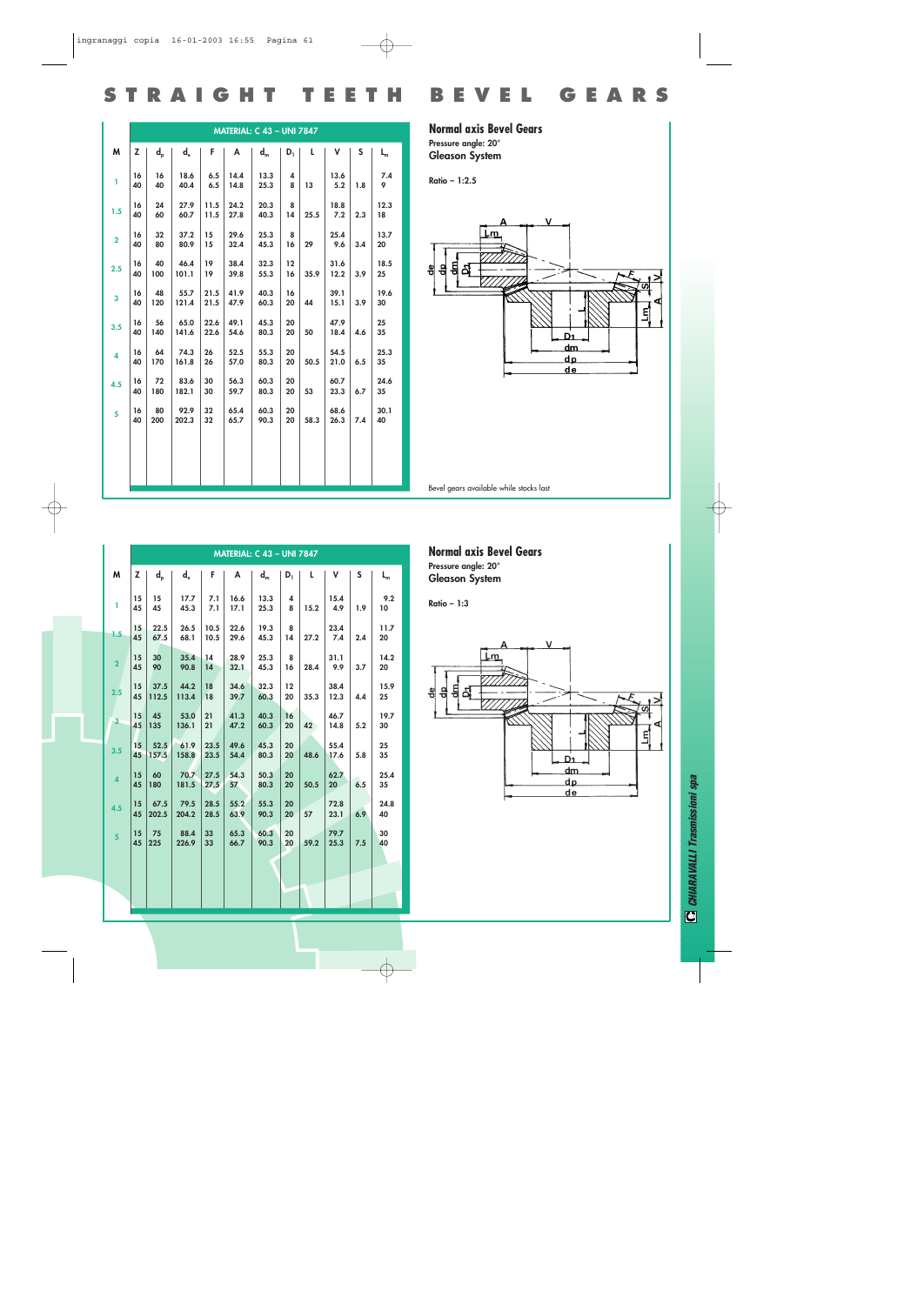|  | STRAIGHT TEETH BEVEL GEARS |
|--|----------------------------|
|--|----------------------------|

|                         |          |           |                                               |            |              | <b>MATERIAL: C 43 - UNI 7847</b> |                     |      |              |     |            |  |
|-------------------------|----------|-----------|-----------------------------------------------|------------|--------------|----------------------------------|---------------------|------|--------------|-----|------------|--|
| M                       | z        | $d_{p}$   | $\mathsf{d}_{\scriptscriptstyle{\mathrm{e}}}$ | F.         | A            | $d_m$                            | $D_1$               | L.   | v            | S   | $L_m$      |  |
| ı                       | 16<br>56 | 16<br>56  | 18.7<br>56.3                                  | 8.7<br>8.7 | 16.6<br>16.7 | 13.3<br>30.3                     | $\overline{4}$<br>8 | 14.2 | 19.4<br>5.3  | 2.5 | 7.6<br>10  |  |
| 1.5                     | 16<br>56 | 24<br>84  | 28.1<br>84.5                                  | 12<br>12   | 24<br>34.8   | 20.3<br>45.3                     | 8<br>14             | 32   | 30<br>8.2    | 2.8 | 11.5<br>25 |  |
| $\overline{\mathbf{2}}$ | 16<br>56 | 32<br>112 | 37.5<br>112.6                                 | 16<br>16   | 30.9<br>37.1 | 25.3<br>55.3                     | 8<br>16             | 33.3 | 40.1<br>10.9 | 3.8 | 14.1<br>25 |  |
| 2.5                     | 16<br>56 | 40<br>140 | 46.8<br>140.8                                 | 20<br>20   | 38.9<br>44.4 | 32.3<br>60.3                     | 14<br>20            | 40   | 50.1<br>13.6 | 4.4 | 17.9<br>30 |  |
| 3                       | 16<br>56 | 48<br>168 | 56.2<br>169                                   | 24<br>24   | 49.9<br>52.7 | 40.3<br>80.3                     | 16<br>20            | 47.5 | 60.1<br>16.3 | 5.2 | 24.9<br>35 |  |
| 3.5                     | 16<br>56 | 56<br>196 | 65.6<br>197.1                                 | 25<br>25   | 52<br>55.1   | 25.5<br>80.3                     | 20<br>20            | 49.1 | 73<br>19.9   | 6   | 25.5<br>35 |  |
|                         |          |           |                                               |            |              |                                  |                     |      |              |     |            |  |
|                         |          |           |                                               |            |              |                                  |                     |      |              |     |            |  |
|                         |          |           |                                               |            |              |                                  |                     |      |              |     |            |  |
|                         |          |           |                                               |            |              |                                  |                     |      |              |     |            |  |
|                         |          |           |                                               |            |              |                                  |                     |      |              |     |            |  |

#### **Normal axis Bevel Gears Pressure angle: 20° Gleason System**

**Ratio – 1:3.5**

![](_page_12_Figure_4.jpeg)

|                         |          |             |                 |                       |                    | <b>MATERIAL: C 43 - UNI 7847</b> |          |      |               |                 |            |
|-------------------------|----------|-------------|-----------------|-----------------------|--------------------|----------------------------------|----------|------|---------------|-----------------|------------|
| M                       | z        | $d_{p}$     | ď,              | F.                    | A                  | $d_m$                            | $D_1$    | L    | v             | S               | $L_m$      |
| T                       | 15<br>60 | 15.0<br>60  | 17.80<br>60.30  | 9.3                   | $9.3$ 17.2<br>17.1 | 13.3<br>30.3                     | 4<br>8   | 15.2 | 20.8<br>4.9   | 1.9             | 7.7<br>10  |
| 1.5                     | 15<br>60 | 22.5<br>90  | 26.70<br>90.40  | 11<br>$\overline{11}$ | 23<br>34           | 20.3<br>50.3                     | 8<br>16  | 31.2 | 34.0<br>8.0   | 2.8             | 11.7<br>25 |
| $\overline{2}$          | 15<br>60 | 30<br>120   | 35.60<br>120.60 | 16<br>16              | 31<br>37.6         | 25.3<br>60.3                     | 8<br>16  | 34.2 | 44.0<br>10.4  | 3.4             | 14.4<br>25 |
| 2.5                     | 15<br>60 | 37.5<br>150 | 44.50<br>150.70 | 19<br>19              | 38.1<br>44.8       | 32.3<br>60.3                     | 14<br>20 | 40   | 55.9<br>13.2  | 4.8             | 18.4<br>30 |
| $\overline{\mathbf{3}}$ | 15<br>60 | 45<br>180.0 | 53.30<br>180.80 | 23<br>23              | 48.1<br>53.2       | 40.3<br>80.3                     | 16<br>20 | 48.2 | 66.9<br>15.8  | 5               | 24.5<br>35 |
| 3.5                     | 15<br>60 | 52.5<br>210 | 62.20<br>211.00 | 26<br>26              | 52.1<br>60.4       | 45.3<br>90.3                     | 20<br>20 | 54.4 | 78.9<br>18.6  | 6               | 25.1<br>40 |
| 4                       | 15<br>60 | 60<br>240   | 71.10<br>241.10 | 30<br>30              | 55.1<br>60.8       | 50.3<br>90.3                     | 20<br>20 | 53   | 89.9<br>21.2  | 7.8             | 23<br>40   |
| 4.5                     | 15<br>60 | 67.5<br>270 | 79.97<br>271.24 | 32<br>32              | 57<br>62           | 52.3<br>90.3                     | 20<br>20 | 53.5 | 102.9<br>24.3 | 8.5             | 23<br>40   |
| 5                       | 15<br>60 | 75<br>300.0 | 88.80<br>301.30 | 34<br>34              | 62<br>65           | 55.3<br>90.3                     | 20<br>20 | 55   | 115.7<br>27.0 | 10 <sup>°</sup> | 25<br>40   |
|                         |          |             |                 |                       |                    |                                  |          |      |               |                 |            |
|                         |          |             |                 |                       |                    |                                  |          |      |               |                 |            |

**Normal axis Bevel Gears Pressure angle: 20° Gleason System**

**Ratio – 1:4**

![](_page_12_Figure_8.jpeg)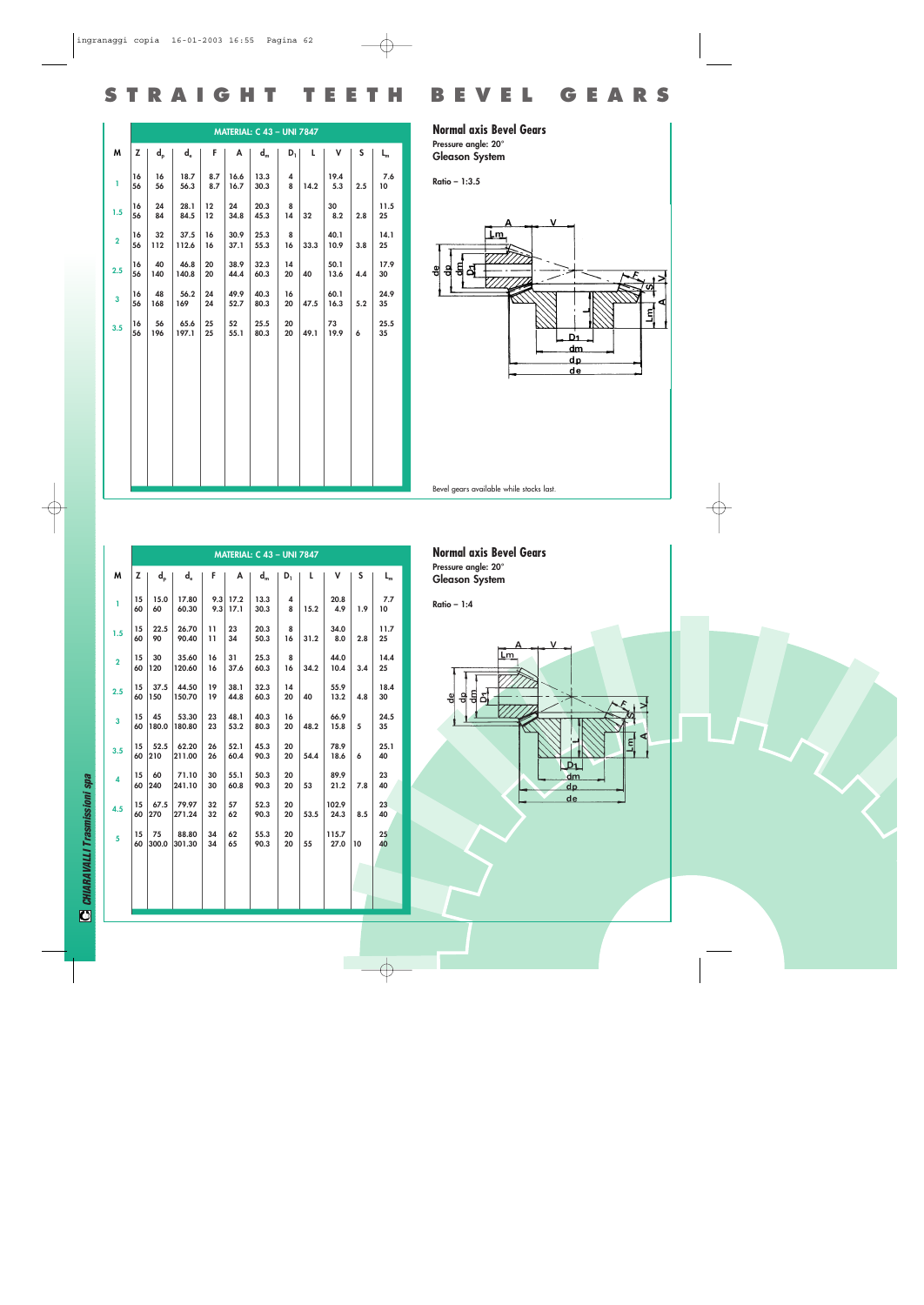### **NEW PRODUCTION**

#### DECLARATION OF INTENT

The **change project** of this range of bevel gears has been developed with the intention of standardising the execution of this product and reducing the number of articles carried in the catalogue.

**The key aspects of the project** to which we intend to draw the attention of users can be specified as follows:

- Deletion of the "special" execution bevel gears and adoption of a single execution with harmonised sizing criteria.

- Adoption of the DIN 3971 Standards to size the tooth profile and the external body of the gears.

Systematic correction of teeth by profile displacement to eliminate the undercut effect on the pinions, to improve the slip and the specific pressure and to obtain a tooth that is better able to withstand bending stresses.

Selection of a standardised external configuration in terms of the front embedding on the bevel gears which will be implemented only from a given module.

- Generalised increase of the surface width to achieve higher load-bearing capacities.

- Selection of the ratios and the number of teeth based solely on the normal number of the R20 range in compliance with the UNI 2016 and the DIN 323 Standards, as well as the ISO R3 and ISO R17 recommendations, with the following progressions:

**Ratio 1:1 = 16 – 18 – 20 – 22 – 25 – 28 - 32 1:2 = 16/32 1:3 = 16/48 1:4 = 16/64**

> **This initiative comes within the framework of a broader critical review of the Company's products, and CHIARAVALLI Trasmissioni spa intends to implement a form of technical collaboration with customers and will take due consideration of technical advice, suggestions and assessments for which CHIARAVALLI Trasmissioni spa thanks you in advance.**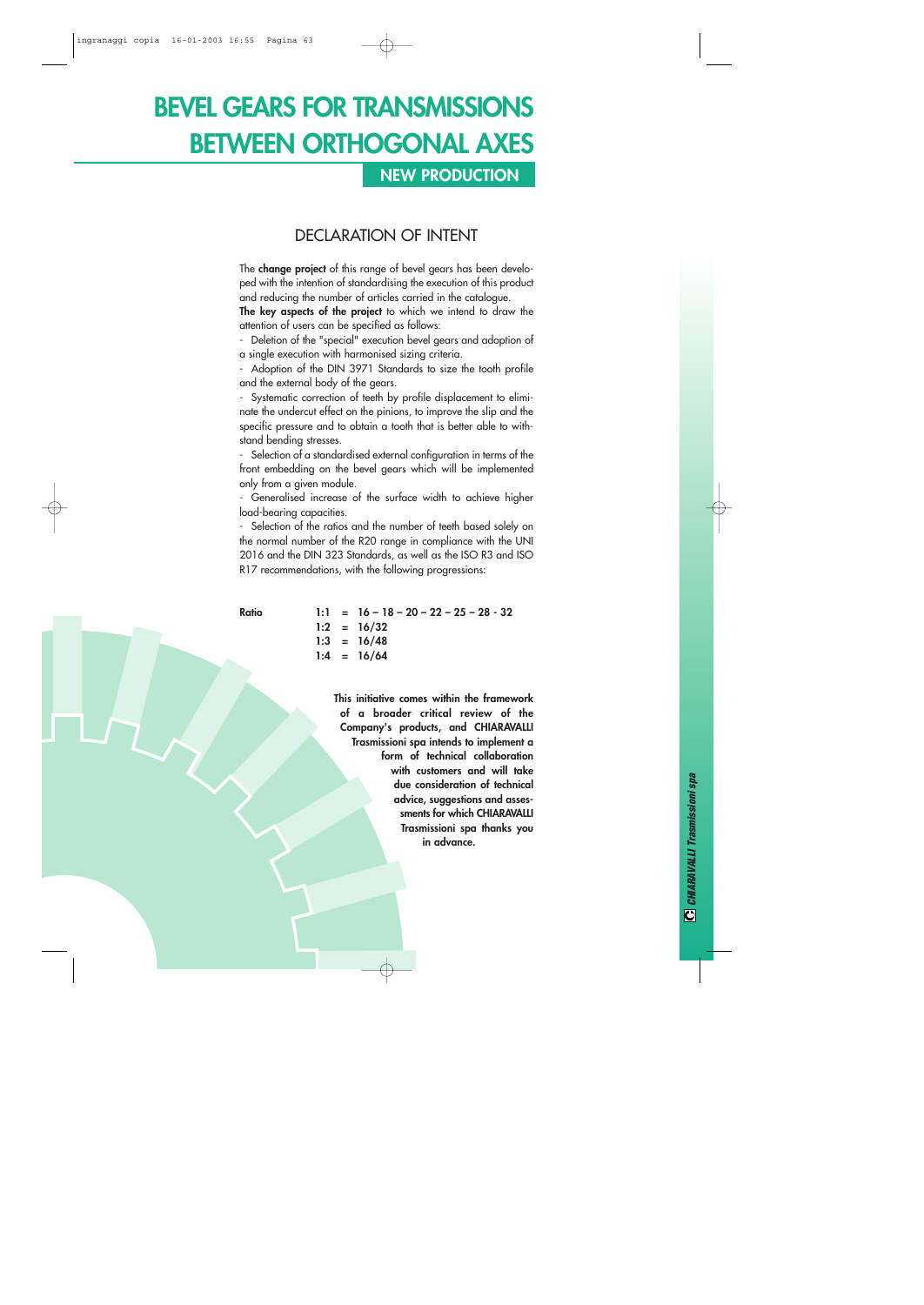#### **Straight teeth Bevel Gears sized in compliance with DIN 3971**

**Corrected toothing by profile displacement and length-wise crowning of the tooth Pressure angle: 20°**

**Gear ratio = 1:1**

![](_page_14_Figure_4.jpeg)

|              | MATERIAL: C 43 STEEL - UNI 7847 |                      |              |                           |          |                     |                 |                |          |                      |                     |  |  |  |
|--------------|---------------------------------|----------------------|--------------|---------------------------|----------|---------------------|-----------------|----------------|----------|----------------------|---------------------|--|--|--|
| M            | z                               | $\mathsf{d}_{\circ}$ | $d_a$        | $\mathsf{D}_{\mathsf{m}}$ | $D_f$    | B                   | $L_m$           | A              | Qm       |                      | <b>Tolerance Qm</b> |  |  |  |
|              |                                 |                      |              |                           |          |                     |                 |                |          | min.                 | max                 |  |  |  |
|              | 16                              | 16                   | 17           | 12                        | 4        | 4                   | 7               | 12.28          | 17       | $-0.020$             | 0.020               |  |  |  |
|              | 18                              | 18                   | 19           | 14                        | 4        | 4                   | 7               | 12.31          | 18       | $-0.020$             | 0.020               |  |  |  |
|              | 20                              | 20                   | 21           | 16                        | 4        | 4.5                 | 8               | 13.66          | 20       | $-0.020$             | 0.020               |  |  |  |
| ı            | 22                              | 22                   | 23           | 18                        | 5        | 5                   | 8               | 14.01          | 21       | $-0.020$             | 0.020               |  |  |  |
|              | 25                              | 25                   | 26           | 20                        | 5        | 5.5                 | 8               | 14.87          | 23       | $-0.020$             | 0.020               |  |  |  |
|              | 28<br>32                        | 28<br>32             | 29<br>33     | 20<br>22                  | 5<br>5   | 6<br>$\overline{z}$ | 9<br>12         | 17.74          | 27<br>31 | $-0.020$<br>$-0.020$ | 0.020               |  |  |  |
|              |                                 |                      |              |                           |          |                     |                 | 20.44          |          |                      | 0.020               |  |  |  |
|              | 16                              | 24                   | 25.5         | 18                        | 6        | 5.5                 | 10              | 17.60          | 25       | $-0.020$             | 0.020               |  |  |  |
|              | 18                              | 27                   | 28.5         | 20                        | 8        | 6                   | 12              | 20.47          | 29       | $-0.020$             | 0.020               |  |  |  |
|              | 20                              | 30                   | 31.5         | 22                        | 8        | 6.5                 | 12              | 21.33          | 31       | $-0.020$             | 0.020               |  |  |  |
| 1.5          | 22                              | 33                   | 34.5         | 24                        | 8        | $\overline{7}$      | 12              | 22.19          | 33       | $-0.020$             | 0.020               |  |  |  |
|              | 25                              | 37.5                 | 39           | 28                        | 8        | 8                   | 13.5            | 24.64          | 37       | $-0.030$             | 0.030               |  |  |  |
|              | 28<br>32                        | 42<br>48             | 43.5<br>49.5 | 30<br>36                  | 12<br>12 | 9<br>10             | 14<br>16        | 27.10<br>29.82 | 41<br>46 | $-0.030$<br>$-0.030$ | 0.030<br>0.030      |  |  |  |
|              |                                 |                      |              |                           |          |                     |                 |                |          |                      |                     |  |  |  |
|              | 16                              | 32                   | 34           | 24                        | 8        | $\overline{7}$      | 14              | 23.92          | 34       | $-0.020$             | 0.020               |  |  |  |
|              | 18                              | 36                   | 38           | 28                        | 8        | 7.5                 | 15              | 25.30          | 37       | $-0.030$             | 0.030               |  |  |  |
|              | 20                              | 40                   | 42           | 28                        | 8        | 8                   | 15              | 24.67          | 38       | $-0.030$             | 0.030               |  |  |  |
| $\mathbf{2}$ | 22                              | 44                   | 46           | 30                        | 12       | 9                   | 16              | 28.37          | 43       | $-0.030$             | 0.030               |  |  |  |
|              | 25                              | 50                   | 52           | 32                        | 12       | 11                  | 16              | 29.75          | 46       | $-0.030$             | 0.030               |  |  |  |
|              | 28                              | 56                   | 58           | 36                        | 12       | 12                  | 18              | 34.47          | 53       | $-0.030$             | 0.030               |  |  |  |
|              | 32                              | 64                   | 66           | 40                        | 14       | 13                  | 20 <sup>2</sup> | 38.20          | 60       | $-0.030$             | 0.030               |  |  |  |
|              | 16                              | 40                   | 43           | 30                        | 12       | 8                   | 14              | 25.92          | 39       | $-0.030$             | 0.030               |  |  |  |
|              | 18                              | 45                   | 48           | 34                        | 12       | 9                   | 15              | 28.13          | 43       | $-0.030$             | 0.030               |  |  |  |
|              | 20                              | 50                   | 53           | 35                        | 12       | 10                  | 18              | 32.34          | 49       | $-0.030$             | 0.030               |  |  |  |
| 2.5          | 22                              | 55                   | 58           | 42                        | 14       | 11                  | 18              | 33.55          | 52       | $-0.030$             | 0.030               |  |  |  |
|              | 25                              | 62.5                 | 65.5         | 46                        | 14       | 12                  | 20              | 34.50          | 56       | $-0.030$             | 0.030               |  |  |  |
|              | 28                              | 70                   | 73           | 48                        | 14       | 14                  | 22              | 40.17          | 64       | $-0.030$             | 0.030               |  |  |  |
|              | 32                              | 80                   | 83           | 52                        | 16       | 16                  | 22              | 43.58          | 71       | $-0.030$             | 0.030               |  |  |  |
|              |                                 |                      |              |                           |          |                     |                 |                |          |                      |                     |  |  |  |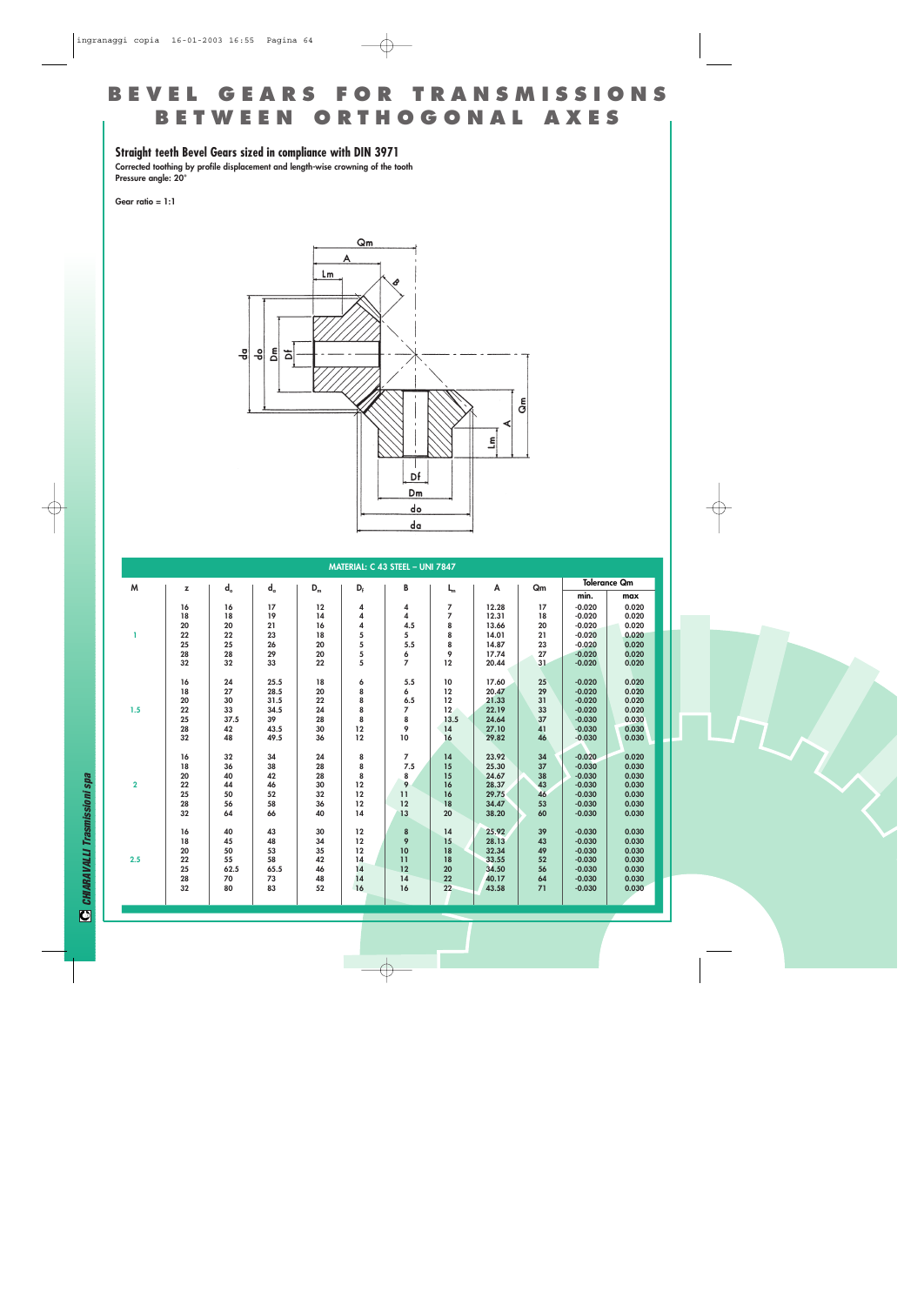#### **Straight teeth Bevel Gears sized in compliance with DIN 3971**

**Corrected toothing by profile displacement and length-wise crowning of the tooth Pressure angle: 20°**

**Gear ratio = 1:1**

![](_page_15_Figure_4.jpeg)

|                         | MATERIAL: C 43 STEEL - UNI 7847 |             |       |       |       |    |       |       |                |     |          |                     |  |
|-------------------------|---------------------------------|-------------|-------|-------|-------|----|-------|-------|----------------|-----|----------|---------------------|--|
| M                       | z                               | $d_{\circ}$ | $d_a$ | $D_m$ | $D_f$ | В  | $L_m$ | A     | S              | Qm  |          | <b>Tolerance Qm</b> |  |
|                         |                                 |             |       |       |       |    |       |       |                |     | min.     | max                 |  |
|                         | 16                              | 48          | 51.5  | 36    | 12    | 12 | 16    | 31.85 | 4              | 46  | $-0.030$ | 0.030               |  |
|                         | 18                              | 54          | 57.5  | 40    | 14    | 14 | 18    | 36.24 | 4              | 52  | $-0.030$ | 0.030               |  |
|                         | 20                              | 60          | 63.5  | 45    | 14    | 16 | 20    | 37.63 | 4              | 55  | $-0.030$ | 0.030               |  |
| 3                       | 22                              | 66          | 69.5  | 50    | 16    | 16 | 20    | 37.70 | 4              | 58  | $-0.030$ | 0.030               |  |
|                         | 25                              | 75          | 78.5  | 50    | 16    | 16 | 24    | 45.29 | 4              | 70  | $-0.030$ | 0.030               |  |
|                         | 28                              | 84          | 87.5  | 55    | 16    | 18 | 25    | 48.21 | 4              | 76  | $-0.030$ | 0.030               |  |
|                         | 32                              | 96          | 99.5  | 66    | 16    | 20 | 25    | 49.63 | 4              | 82  | $-0.040$ | 0.040               |  |
|                         | 16                              | 56          | 60    | 40    | 14    | 14 | 18    | 35.50 | 5              | 52  | $-0.030$ | 0.030               |  |
|                         | 18                              | 63          | 67    | 45    | 14    | 16 | 18    | 38.40 | 5              | 57  | $-0.030$ | 0.030               |  |
|                         | 20                              | 70          | 74    | 50    | 16    | 18 | 22    | 44.30 | 5              | 65  | $-0.030$ | 0.030               |  |
| 3.5                     | 22                              | 77          | 81    | 55    | 16    | 20 | 22    | 46.21 | 5              | 69  | $-0.030$ | 0.030               |  |
|                         | 25                              | 87.5        | 91.5  | 60    | 16    | 20 | 25    | 48.07 | 5              | 76  | $-0.040$ | 0.040               |  |
|                         | 28                              | 98          | 102   | 65    | 16    | 22 | 25    | 50.25 | 5              | 82  | $-0.040$ | 0.040               |  |
|                         | 32                              | 112         | 116   | 75    | 20    | 25 | 25    | 55.37 | 5              | 92  | $-0.040$ | 0.040               |  |
|                         | 16                              | 64          | 69    | 48    | 16    | 15 | 25    | 45.50 | 6              | 65  | $-0.030$ | 0.030               |  |
|                         | 18                              | 72          | 77    | 55    | 16    | 18 | 25.5  | 49.55 | 6              | 71  | $-0.030$ | 0.030               |  |
|                         | 20                              | 80          | 85    | 60    | 16    | 20 | 27    | 49.97 | 6              | 74  | $-0.030$ | 0.030               |  |
| $\overline{\mathbf{4}}$ | 22                              | 88          | 93    | 62    | 16    | 22 | 27    | 55.38 | 6              | 82  | $-0.040$ | 0.040               |  |
|                         | 25                              | 100         | 105   | 70    | 20    | 24 | 25    | 54.84 | 6              | 86  | $-0.040$ | 0.040               |  |
|                         | 28                              | 112         | 117   | 80    | 20    | 26 | 25    | 55.28 | 6              | 91  | $-0.040$ | 0.040               |  |
|                         | 32                              | 128         | 133   | 90    | 20    | 28 | 30    | 59.75 | 6              | 102 | $-0.040$ | 0.040               |  |
|                         |                                 |             |       |       |       |    |       |       |                |     |          |                     |  |
|                         | 16                              | 80          | 86    | 60    | 16    | 18 | 25    | 50.14 | 7              | 75  | $-0.030$ | 0.030               |  |
|                         | 18                              | 90          | 96    | 63    | 16    | 20 | 30    | 54.56 | $\overline{7}$ | 83  | $-0.040$ | 0.040               |  |
|                         | 20                              | 100         | 106   | 70    | 20    | 22 | 30    | 59.99 | $\overline{z}$ | 92  | $-0.040$ | 0.040               |  |
| $5\overline{5}$         | 22                              | 110         | 116   | 80    | 20    | 24 | 30    | 60.41 | $\overline{z}$ | 96  | $-0.040$ | 0.040               |  |
|                         | 25                              | 125         | 131   | 85    | 20    | 28 | 35    | 69.71 | $\overline{z}$ | 110 | $-0.040$ | 0.040               |  |
|                         | 28                              | 140         | 146   | 90    | 20    | 30 | 38    | 74.67 | 7              | 121 | $-0.040$ | 0.040               |  |
|                         | 32                              | 160         | 166   | 100   | 20    | 32 | 45    | 85.16 | $\overline{z}$ | 140 | $-0.040$ | 0.040               |  |
|                         |                                 |             |       |       |       |    |       |       |                |     |          |                     |  |
|                         |                                 |             |       |       |       |    |       |       |                |     |          |                     |  |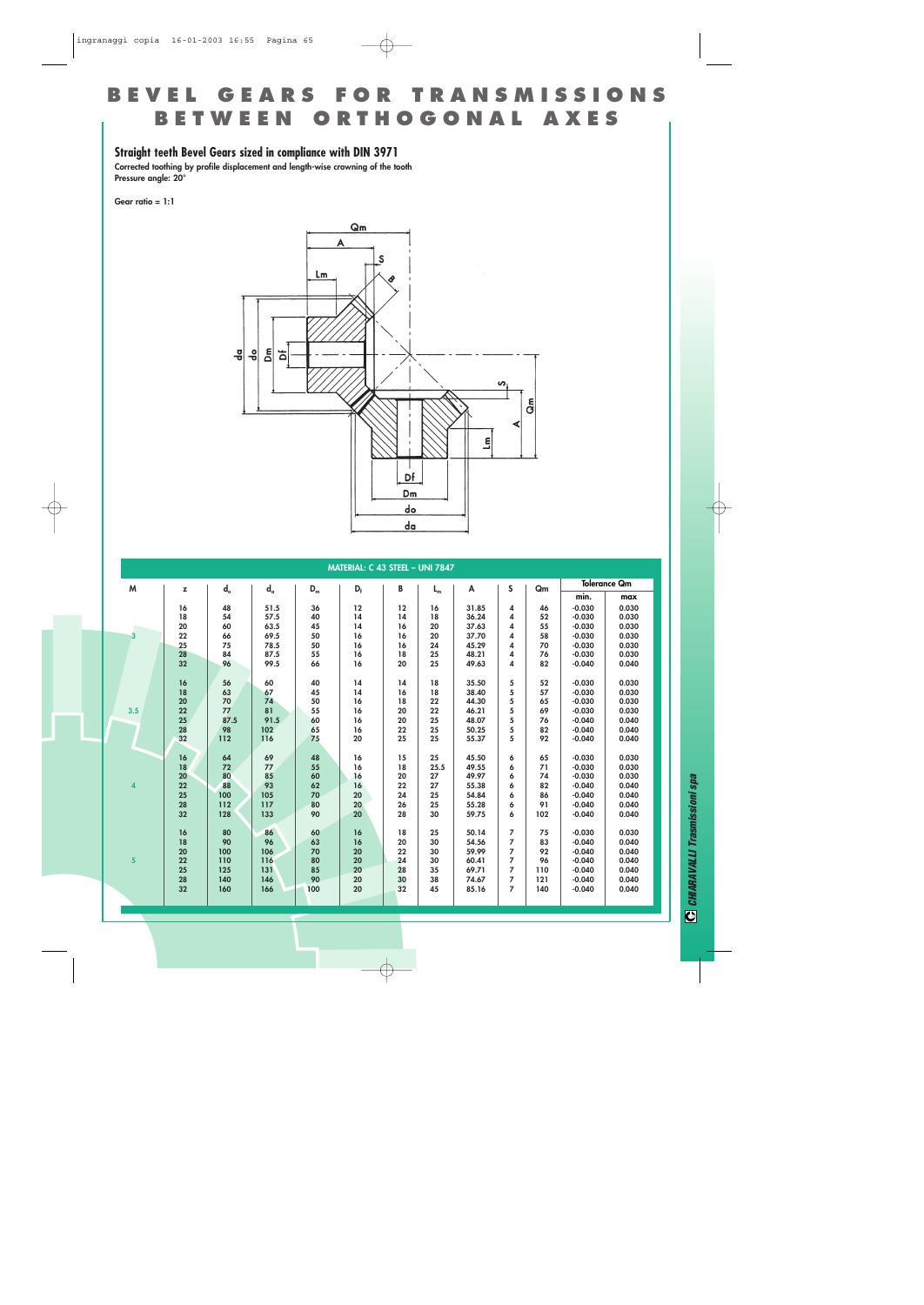#### **Straight teeth Bevel Gears sized in compliance with DIN 3971**

**Corrected toothing by profile displacement and length-wise crowning of the tooth Pressure angle: 20°**

![](_page_16_Figure_3.jpeg)

|                |    |             |       |       | MATERIAL: C 43 STEEL - UNI 7847 |    |                 |       |                |    |                   |                     |
|----------------|----|-------------|-------|-------|---------------------------------|----|-----------------|-------|----------------|----|-------------------|---------------------|
| M              | z  | $d_{\circ}$ | $d_a$ | $D_m$ | $D_{f}$                         | B  | -ա              | A     | S              | Qm |                   | <b>Tolerance Qm</b> |
|                |    |             |       |       |                                 |    |                 |       |                |    | $\bullet$<br>min. | max                 |
|                | 16 | 16          | 18    | 12    | 4                               | 6  | 5               | 11.78 |                | 22 | $-0.020$          | 0.020               |
|                | 32 | 32          | 32    | 18    | 5                               | 6  | 10 <sup>°</sup> | 18.04 | $\overline{2}$ | 23 | $-0.020$          | 0.020               |
| 1.5            | 16 | 24          | 27    | 18    | 8                               | 10 | 10.5            | 21.53 |                | 36 | $-0.030$          | 0.030               |
|                | 32 | 48          | 48    | 30    | 8                               | 10 | 14              | 24.97 | 3              | 32 | $-0.030$          | 0.030               |
| $\overline{2}$ | 16 | 32          | 36    | 24    | 8                               | 12 | 11              | 24.56 |                | 45 | $-0.030$          | 0.030               |
|                | 32 | 64          | 64.5  | 36    | 12                              | 12 | 13              | 28.08 | 4              | 38 | $-0.030$          | 0.030               |
|                | 16 | 40          | 45.5  | 32    | 12                              | 15 | 15              | 32.45 |                | 58 | $-0.030$          | 0.030               |
| 2.5            | 32 | 80          | 80.5  | 48    | 16                              | 15 | 18              | 37.60 | 5              | 50 | $-0.030$          | 0.030               |
|                |    |             |       |       |                                 |    |                 |       |                |    |                   |                     |

![](_page_16_Figure_5.jpeg)

**Gear ratio = 1:2**

![](_page_16_Figure_6.jpeg)

|     | <b>MATERIAL: C 43 STEEL - UNI 7847</b> |             |       |       |         |    |         |       |   |     |          |                     |  |
|-----|----------------------------------------|-------------|-------|-------|---------|----|---------|-------|---|-----|----------|---------------------|--|
| M   | z                                      | $d_{\circ}$ | $d_a$ | $D_m$ | $D_{f}$ | B  | $L_{m}$ | A     | S | Qm  |          | <b>Tolerance Qm</b> |  |
|     |                                        |             |       |       |         |    |         |       |   |     | min.     | max                 |  |
| 3   | 16                                     | 48          | 55    | 36    | 14      | 18 | 14      | 34.34 | 3 | 65  | $-0.040$ | 0.040               |  |
|     | 32                                     | 96          | 97    | 60    | 14      | 18 | 20      | 40.12 | 5 | 55  | $-0.040$ | 0.040               |  |
|     |                                        |             |       |       |         |    |         |       |   |     |          |                     |  |
| 3.5 | 16                                     | 56          | 64    | 42    | 14      | 22 | 18      | 42.10 | 3 | 77  | $-0.040$ | 0.040               |  |
|     | 32                                     | 112         | 113   | 70    | 16      | 22 | 22      | 45.06 | 6 | 62  | $-0.040$ | 0.040               |  |
|     |                                        |             |       |       |         |    |         |       |   |     |          |                     |  |
| 4   | 16                                     | 64          | 73    | 48    | 14      | 24 | 20      | 45.13 | 4 | 86  | $-0.040$ | 0.040               |  |
|     | 32                                     | 128         | 129   | 80    | 20      | 24 | 25      | 50.16 | 7 | 70  | $-0.040$ | 0.040               |  |
|     |                                        |             |       |       |         |    |         |       |   |     |          |                     |  |
| 5   | 16                                     | 80          | 91    | 56    | 16      | 30 | 25      | 59.91 | 5 | 111 | $-0.040$ | 0.040               |  |
|     | 32                                     | 160         | 161   | 100   | 20      | 30 | 30      | 60.20 | 8 | 85  | $-0.040$ | 0.040               |  |
|     |                                        |             |       |       |         |    |         |       |   |     |          |                     |  |
|     |                                        |             |       |       |         |    |         |       |   |     |          |                     |  |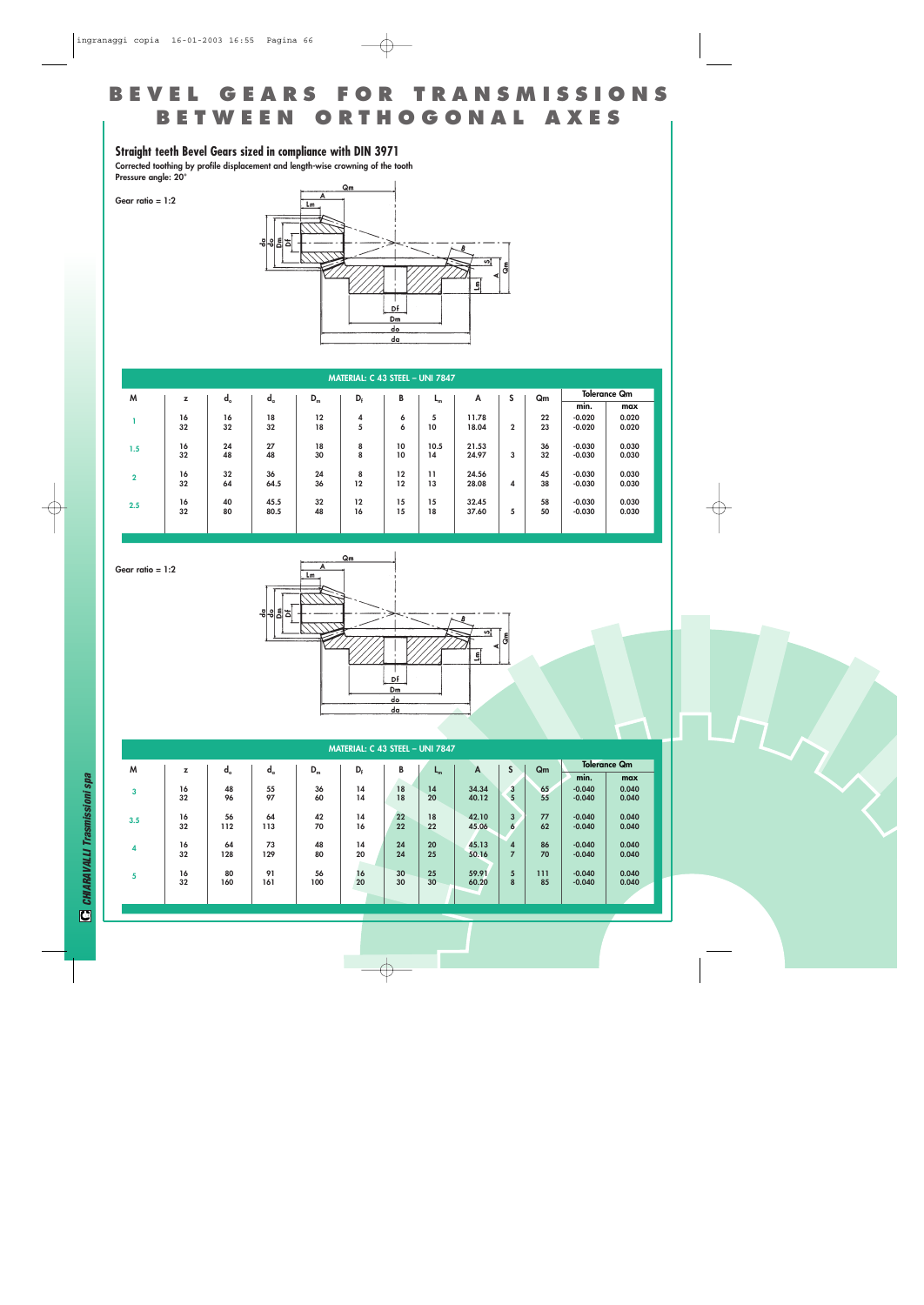#### **Straight teeth Bevel Gears sized in compliance with DIN 3971**

**Gear ratio = 1:3**

**Gear ratio = 1:3**

**Corrected toothing by profile displacement and length-wise crowning of the tooth Pressure angle: 20°**

![](_page_17_Figure_3.jpeg)

|                | MATERIAL: C 43 STEEL - UNI 7847 |             |       |       |       |    |                |       |     |    |          |                     |  |
|----------------|---------------------------------|-------------|-------|-------|-------|----|----------------|-------|-----|----|----------|---------------------|--|
| M              | z                               | $d_{\circ}$ | $d_a$ | $D_m$ | $D_f$ | В  | L <sub>m</sub> | A     | S   | Qm |          | <b>Tolerance Qm</b> |  |
|                |                                 |             |       |       |       |    |                |       |     |    | min.     | max                 |  |
|                | 16                              | 16          | 18    | 12    | 4     | 8  | 7.3            | 15.91 |     | 32 | $-0.030$ | 0.030               |  |
|                | 48                              | 48          | 47.5  | 26    | 8     | 8  | 12             | 21.85 | 2.5 | 27 | $-0.030$ | 0.030               |  |
|                |                                 |             |       |       |       |    |                |       |     |    |          |                     |  |
| 1.5            | 16                              | 24          | 27.5  | 18    | 8     | 10 | 9              | 20.01 |     | 46 | $-0.040$ | 0.040               |  |
|                | 48                              | 72          | 71.5  | 46    | 12    | 10 | 14             | 25.68 | 3   | 34 | $-0.040$ | 0.040               |  |
|                | 16                              | 32          | 37    | 25    | 10    | 14 | 12.8           | 27.96 |     | 62 | $-0.040$ | 0.040               |  |
| $\overline{2}$ | 48                              | 96          | 95.5  | 55    | 16    | 14 | 17             | 32.11 | 4   | 43 | $-0.040$ | 0.040               |  |
|                |                                 |             |       |       |       |    |                |       |     |    |          |                     |  |
| 2.5            | 16                              | 40          | 46.3  | 32    | 12    | 18 | 15.6           | 34.92 |     | 77 | $-0.050$ | 0.050               |  |
|                | 48                              | 120         | 119.5 | 70    | 20    | 18 | 20             | 40.54 | 5   | 54 | $-0.050$ | 0.050               |  |
|                |                                 |             |       |       |       |    |                |       |     |    |          |                     |  |
|                |                                 |             |       |       |       |    |                |       |     |    |          |                     |  |

![](_page_17_Figure_5.jpeg)

|     | MATERIAL: C 43 STEEL - UNI 7847 |             |       |       |       |    |      |       |   |     |          |                     |  |
|-----|---------------------------------|-------------|-------|-------|-------|----|------|-------|---|-----|----------|---------------------|--|
| M   | $\overline{\phantom{a}}$        | $d_{\circ}$ | $d_a$ | $D_m$ | $D_f$ | B  | տ    | А     | S | Qm  |          | <b>Tolerance Qm</b> |  |
|     |                                 |             |       |       |       |    |      |       |   |     | min.     | max                 |  |
| 3   | 16                              | 48          | 55.5  | 38    | 14    | 22 | 16.3 | 39.88 | 3 | 90  | $-0.050$ | 0.050               |  |
|     | 48                              | 144         | 144   | 80    | 20    | 22 | 20   | 44.96 | 6 | 61  | $-0.050$ | 0.050               |  |
| 3.5 | 16                              | 56          | 65    | 48    | 16    | 25 | 18.6 | 44.91 | 3 | 104 | $-0.050$ | 0.050               |  |
|     | 48                              | 168         | 168   | 90    | 20    | 25 | 25   | 50.09 | 7 | 69  | $-0.050$ | 0.050               |  |
| 4   | 16                              | 64          | 74.5  | 52    | 16    | 28 | 18   | 47.93 | 4 | 116 | $-0.060$ | 0.060               |  |
|     | 48                              | 192         | 192   | 100   | 20    | 28 | 25   | 55.22 | 7 | 77  | $-0.060$ | 0.060               |  |
| 5   | 16                              | 80          | 93    | 63    | 16    | 35 | 27   | 64.92 | 4 | 150 | $-0.060$ | 0.060               |  |
|     | 48                              | 240         | 240.5 | 140   | 20    | 35 | 30   | 64.78 | 9 | 92  | $-0.060$ | 0.060               |  |
|     |                                 |             |       |       |       |    |      |       |   |     |          |                     |  |
|     |                                 |             |       |       |       |    |      |       |   |     |          |                     |  |

**C** CHIARAVALLI Trasmissioni spa *CHIARAVALLI Trasmissioni spa*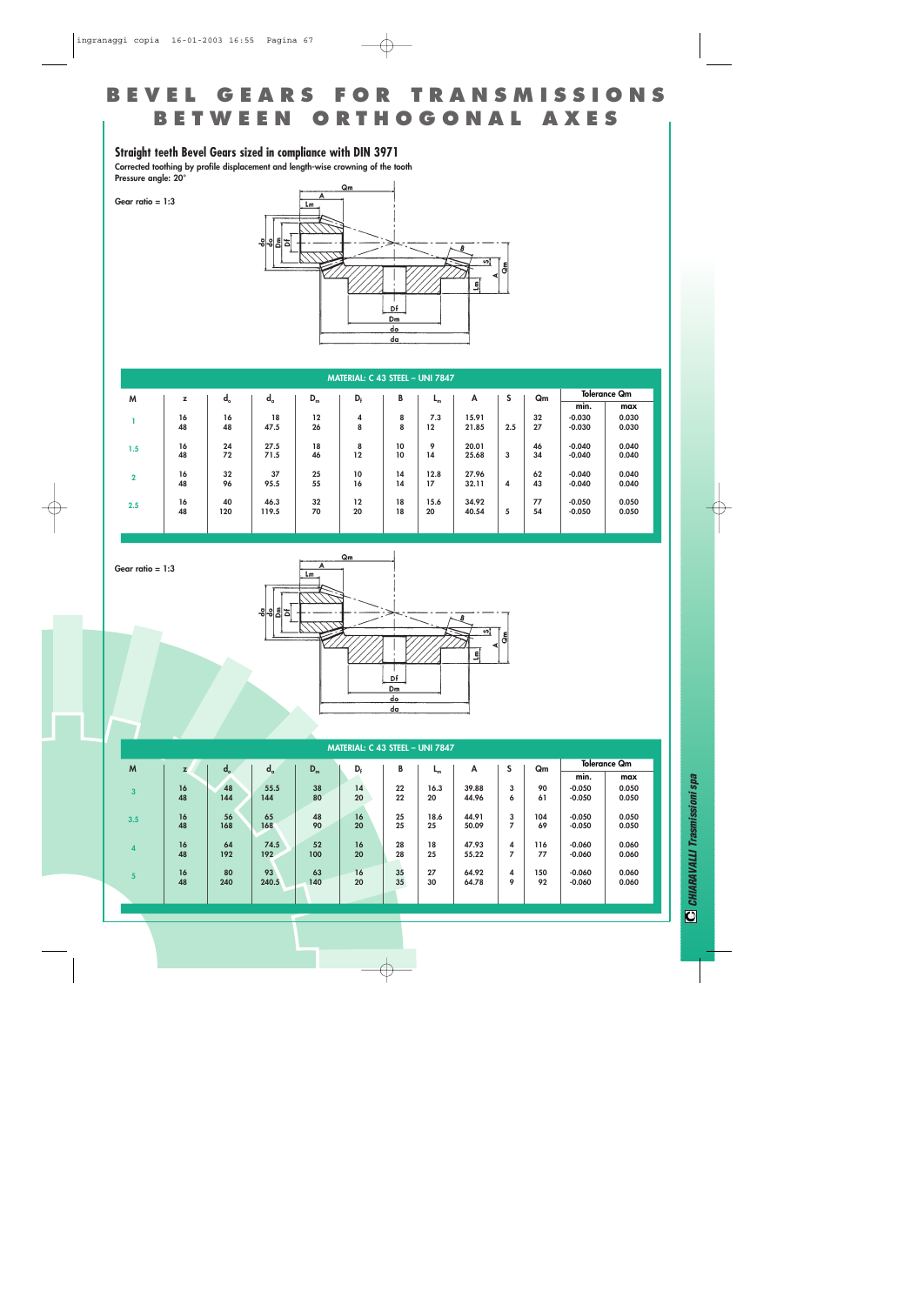#### **Straight teeth Bevel Gears sized in compliance with DIN 3971**

**Gear ratio = 1:4**

**Gear ratio = 1:4**

**Corrected toothing by profile displacement and length-wise crowning of the tooth Pressure angle: 20°**

![](_page_18_Figure_3.jpeg)

|                | <b>MATERIAL: C 43 STEEL - UNI 7847</b> |             |       |                     |       |    |       |       |     |    |          |       |  |
|----------------|----------------------------------------|-------------|-------|---------------------|-------|----|-------|-------|-----|----|----------|-------|--|
| M              | z                                      | Qm          |       | <b>Tolerance Qm</b> |       |    |       |       |     |    |          |       |  |
|                |                                        | $d_{\circ}$ | $d_a$ | $D_m$               | $D_f$ | B  | տ     | A     | S   |    | min.     | max   |  |
|                | 16                                     | 16          | 18    | 14                  | 4     | 10 | 7.75  | 17.94 |     | 40 | $-0.040$ | 0.040 |  |
|                | 64                                     | 64          | 63.5  | 38                  | 8     | 10 | 12    | 21.69 | 2.5 | 27 | $-0.040$ | 0.040 |  |
| 1.5            | 16                                     | 24          | 27.5  | 20                  | 8     | 12 | 12.45 | 25.08 |     | 61 | $-0.050$ | 0.050 |  |
|                | 64                                     | 96          | 95.5  | 56                  | 16    | 12 | 15    | 30.35 | 3   | 39 | $-0.050$ | 0.050 |  |
| $\overline{2}$ | 16                                     | 32          | 37    | 26                  | 10    | 16 | 11.2  | 28.11 |     | 76 | $-0.050$ | 0.050 |  |
|                | 64                                     | 128         | 127.5 | 75                  | 16    | 16 | 16    | 32.47 | 4   | 44 | $-0.050$ | 0.050 |  |
| 2.5            | 16                                     | 40          | 46.5  | 32                  | 14    | 20 | 14    | 35.13 |     | 95 | $-0.060$ | 0.060 |  |
|                | 64                                     | 160         | 159.5 | 90                  | 20    | 20 | 20    | 40.58 | 5   | 55 | $-0.060$ | 0.060 |  |
|                |                                        |             |       |                     |       |    |       |       |     |    |          |       |  |

![](_page_18_Figure_5.jpeg)

|     | MATERIAL: C 43 STEEL - UNI 7847 |             |       |       |       |    |         |       |                |     |                     |       |  |  |  |
|-----|---------------------------------|-------------|-------|-------|-------|----|---------|-------|----------------|-----|---------------------|-------|--|--|--|
| M   | z                               | $d_{\circ}$ | $d_a$ | $D_m$ | $D_f$ | В  | $L_{m}$ | A     | S<br>Qm        |     | <b>Tolerance Qm</b> |       |  |  |  |
|     |                                 |             |       |       |       |    |         |       |                |     | min.                | max   |  |  |  |
| 3   | 16                              | 48          | 56    | 40    | 14    | 25 | 13      | 39.12 | $\mathbf{2}$   | 110 | $-0.060$            | 0.060 |  |  |  |
|     | 64                              | 192         | 191.5 | 100   | 20    | 25 | 20      | 44.93 | $\overline{6}$ | 62  | $-0.060$            | 0.060 |  |  |  |
|     | 16                              | 56          | 66    | 48    | 16    | 28 | 15      | 44.19 | 3              | 128 | $-0.070$            | 0.070 |  |  |  |
| 3.5 | 64                              | 224         | 223.5 | 120   | 20    | 28 | 30      | 59.82 | $\overline{z}$ | 80  | $-0.070$            | 0.070 |  |  |  |
|     |                                 |             |       |       |       |    |         |       |                |     |                     |       |  |  |  |
| 4   | 16                              | 64          | 75    | 52    | 16    | 32 | 20.5    | 54.22 | 3              | 150 | $-0.070$            | 0.070 |  |  |  |
|     | 64                              | 256         | 255.5 | 140   | 20    | 32 | 35      | 70.93 | 8              | 94  | $-0.070$            | 0.070 |  |  |  |
|     | 16                              | 80          | 94.5  | 65    | 16    | 36 | 22.1    | 60.44 | 4              | 184 | $-0.080$            | 0.080 |  |  |  |
| 5   | 64                              | 320         | 320   | 170   | 20    | 36 | 35      | 75.24 | 10             | 105 | $-0.080$            | 0.080 |  |  |  |
|     |                                 |             |       |       |       |    |         |       |                |     |                     |       |  |  |  |
|     |                                 |             |       |       |       |    |         |       |                |     |                     |       |  |  |  |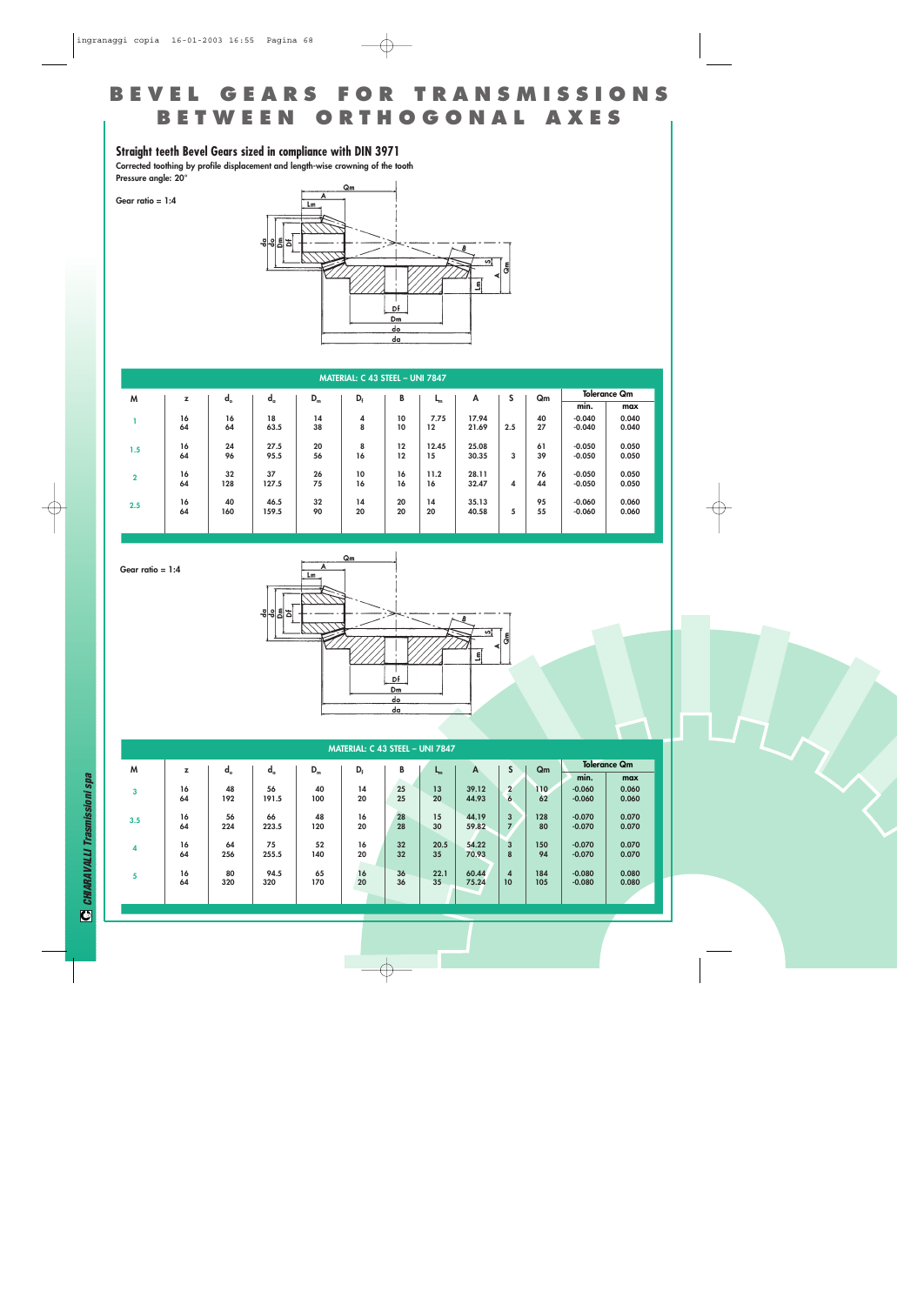# **LOAD-BEARING CAPACITY OF BEVEL GEARS**

#### **NEW PRODUCTION**

### DESIGNED FOR TRANSMISSION BETWEEN ORTHOGONAL AXES

The mechanical performance or the load-bearing capacity of bevel gears is defined by the twisting moments that the gears are capable of transmitting:

- in the form of dynamic torque, when in motion;
- in the form of static torque, when stationary or moving slowly.

The dynamic torque (Md) represents the limiting torque yielding due to bending fatigue, whereas the static torque (Ms) indicates the limiting torque at failure by yielding due to tooth bending.

The values declared for both torques are the maximum permitted values and have been tested in compliance with the calculation codes and based on the limiting stress values detailed in the DIN 3991 STANDARDS method C.

The test calculations are valid for a Service Factor (SF) equal to 1 in the absence of data regarding the real operating conditions. **We recommend adopting a safety factor equal to at least 1.5 to adjust the nominal torque to the operating torque.**

### **LOAD-BEARING CAPACITY OF BEVEL GEARS FOR TRANSMISSIONS BETWEEN ORTHOGONAL AXES**

| Ratio | M                            | z                                                                                                                                                                    | $M_d$ ( $N_m$ )                                                                                                                                                                                                                                     | $M_s(N_m)$                                                                                                                                                                                                            | M                                                     | z                                                                                                                                                                    | $M_d(N_m)$                                                                                                                                                                                  | $M_s(N_m)$                                                                                                                                                                                         | Ratio             | M                                                                                                                                                            | Dynamic torque M <sub>d</sub>                                                                                                                                                |                                                                                                                                              | Static torque M.                                                                                                                                                                    |                                                                                                                                              |
|-------|------------------------------|----------------------------------------------------------------------------------------------------------------------------------------------------------------------|-----------------------------------------------------------------------------------------------------------------------------------------------------------------------------------------------------------------------------------------------------|-----------------------------------------------------------------------------------------------------------------------------------------------------------------------------------------------------------------------|-------------------------------------------------------|----------------------------------------------------------------------------------------------------------------------------------------------------------------------|---------------------------------------------------------------------------------------------------------------------------------------------------------------------------------------------|----------------------------------------------------------------------------------------------------------------------------------------------------------------------------------------------------|-------------------|--------------------------------------------------------------------------------------------------------------------------------------------------------------|------------------------------------------------------------------------------------------------------------------------------------------------------------------------------|----------------------------------------------------------------------------------------------------------------------------------------------|-------------------------------------------------------------------------------------------------------------------------------------------------------------------------------------|----------------------------------------------------------------------------------------------------------------------------------------------|
| 1:1   | 1.5<br>$\overline{2}$<br>2.5 | 16<br>18<br>20<br>22<br>25<br>28<br>32<br>16<br>18<br>20<br>22<br>25<br>28<br>32<br>16<br>18<br>20<br>22<br>25<br>28<br>32<br>16<br>18<br>20<br>22<br>25<br>28<br>32 | 1.35<br>1.61<br>$\overline{2}$<br>2.5<br>3.2<br>$\overline{\mathbf{4}}$<br>5.25<br>4.4<br>5.5<br>6.7<br>8<br>10.5<br>13.2<br>17.2<br>10 <sup>10</sup><br>12.5<br>15<br>18.6<br>25.4<br>31.5<br>40<br>18.5<br>24<br>29.5<br>36<br>45<br>58.5<br>76.5 | 3.6<br>4.25<br>5.35<br>6.55<br>8.35<br>10.4<br>13.8<br>11.5<br>14.35<br>17.6<br>21.10<br>27.6<br>35.<br>40.10<br>26.3<br>30<br>39.5<br>48.8<br>65.5<br>82.5<br>95.15<br>48.5<br>62<br>68.8<br>94<br>118<br>132<br>200 | 3<br>3.5<br>$\overline{\mathbf{4}}$<br>5 <sup>1</sup> | 16<br>18<br>20<br>22<br>25<br>28<br>32<br>16<br>18<br>20<br>22<br>25<br>28<br>32<br>16<br>18<br>20<br>22<br>25<br>28<br>32<br>16<br>18<br>20<br>22<br>25<br>28<br>32 | 36.8<br>48<br>60<br>68<br>90<br>105<br>135<br>58<br>71<br>90<br>111<br>140<br>175<br>218<br>83.6<br>111<br>138<br>167<br>212<br>260<br>327<br>159<br>201<br>248<br>300<br>394<br>480<br>595 | 96<br>107<br>158<br>182<br>235<br>276<br>354<br>152<br>171<br>246<br>300<br>361<br>449<br>584<br>219<br>290<br>360<br>437<br>554<br>681<br>855<br>415<br>525<br>645<br>782<br>1029<br>1253<br>1557 | 1:2<br>1:3<br>1:4 | ı<br>1.5<br>$\mathbf 2$<br>2.5<br>3<br>3.5<br>4<br>5<br>1.5<br>$\mathbf{2}$<br>2.5<br>3<br>3.5<br>4<br>5<br>1.5<br>$\mathbf{2}$<br>2.5<br>3<br>3.5<br>4<br>5 | 6.5<br>23.5<br>52.3<br>102<br>176<br>287<br>416<br>808<br>18.5<br>55<br>136<br>270<br>470<br>731<br>1074<br>2085<br>40.5<br>117<br>277<br>540<br>956<br>1471<br>2087<br>3926 | Nm<br>Nm<br>Nm<br>Nm<br>Nm<br>Nm<br>Nm<br>Nm<br>Nm<br>Nm<br>Nm<br>Nm<br>Nm<br>Nm<br>Nm<br>Nm<br>Nm<br>Nm<br>Nm<br>Nm<br>Nm<br>Nm<br>Nm<br>Nm | 17.2<br>61.5<br>137<br>267<br>460<br>745<br>1086<br>2114<br>48.5<br>145<br>355<br>704<br>1228<br>1910<br>2807<br>3508<br>106<br>306<br>724<br>1410<br>2500<br>3845<br>5454<br>10270 | Nm<br>Nm<br>Nm<br>Nm<br>Nm<br>Nm<br>Nm<br>Nm<br>Nm<br>Nm<br>Nm<br>Nm<br>Nm<br>Nm<br>Nm<br>Nm<br>Nm<br>Nm<br>Nm<br>Nm<br>Nm<br>Nm<br>Nm<br>Nm |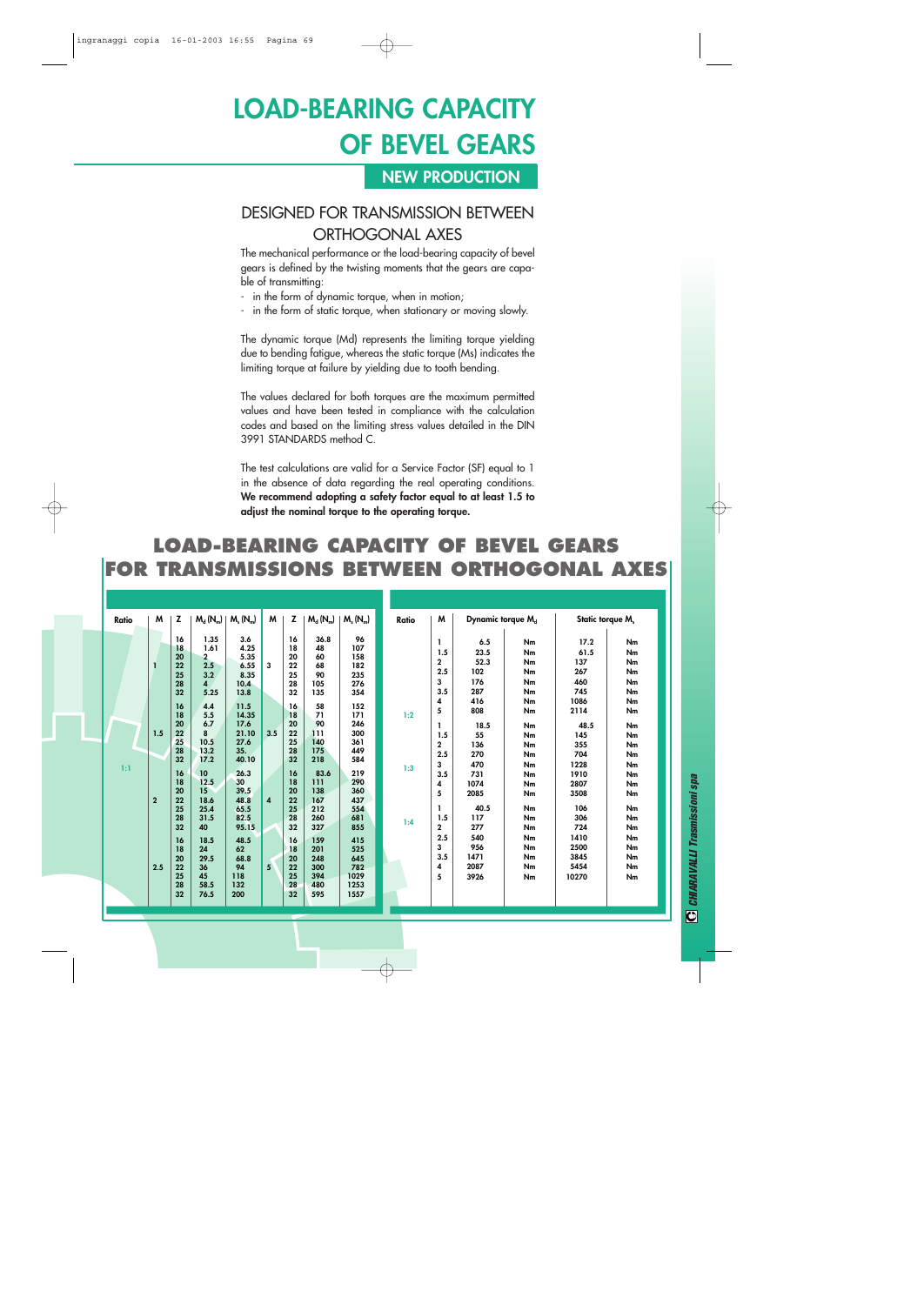### **LOAD-BEARING CAPACITY OF BEVEL GEARS FOR TRANSMISSIONS BETWEEN ORTHOGONAL AXES**

![](_page_20_Figure_1.jpeg)

**Shaft D = this is the minimum shaft diameter capable of transmitting the dynamic twisting torque with a shear stress equal to 60 N/sq. mm.**

| Ratio | M           | Z                                              | Shaft D                                                             | $M_s(N_m)$                                          | M               | z                                                      | $M_d$ ( $N_m$ )                                                       | Shaft D                                          |
|-------|-------------|------------------------------------------------|---------------------------------------------------------------------|-----------------------------------------------------|-----------------|--------------------------------------------------------|-----------------------------------------------------------------------|--------------------------------------------------|
|       | ı           | 16<br>18<br>20<br>22<br>$\frac{25}{28}$<br>32  | 4555667                                                             | 3.6<br>4.25<br>5.35<br>6.55<br>8.35<br>10.4<br>13.8 | 3               | 16<br>18<br>20<br>22<br>$\frac{25}{28}$<br>32          | 13<br>15<br>16<br>16<br>18<br>19<br>20                                | 96<br>107<br>158<br>182<br>235<br>276<br>354     |
|       | 1.5         | 16<br>18<br>${\bf 20}$<br>22<br>25<br>28<br>32 | 7788990                                                             | 11.5<br>14.35<br>17.6<br>21.1<br>27.6<br>35<br>40.1 | 3.5             | 16<br>18<br>20<br>22<br>25<br>28<br>32                 | $\frac{15}{17}$<br>18<br>19<br>21<br>22<br>24                         | 152<br>171<br>246<br>300<br>361<br>449<br>584    |
| 1:1   | $\mathbf 2$ | 16<br>18<br>20<br>22<br>25<br>28<br>32         | $\begin{array}{c} 9 \\ 9 \\ 10 \end{array}$<br>11<br>12<br>13<br>14 | 26.3<br>30<br>39.5<br>48.8<br>65.5<br>82.5<br>95.15 | $\overline{4}$  | 16<br>18<br>20<br>22<br>${\bf 25}$<br>${\bf 28}$<br>32 | $\begin{array}{c} 17 \\ 19 \\ 21 \end{array}$<br>22<br>24<br>25<br>28 | 219<br>290<br>360<br>437<br>554<br>681<br>855    |
|       | 2.5         | 16<br>18<br>20<br>22<br>25<br>28<br>32         | 11<br>12<br>12<br>13<br>14<br>16<br>17                              | 48.5<br>62<br>68.8<br>94<br>118<br>132<br>200       | $5\phantom{.0}$ | 16<br>18<br>${\bf 20}$<br>22<br>25<br>28<br>32         | 22<br>23<br>25<br>$27\,$<br>29<br>31<br>34                            | 415<br>525<br>645<br>782<br>1029<br>1253<br>1557 |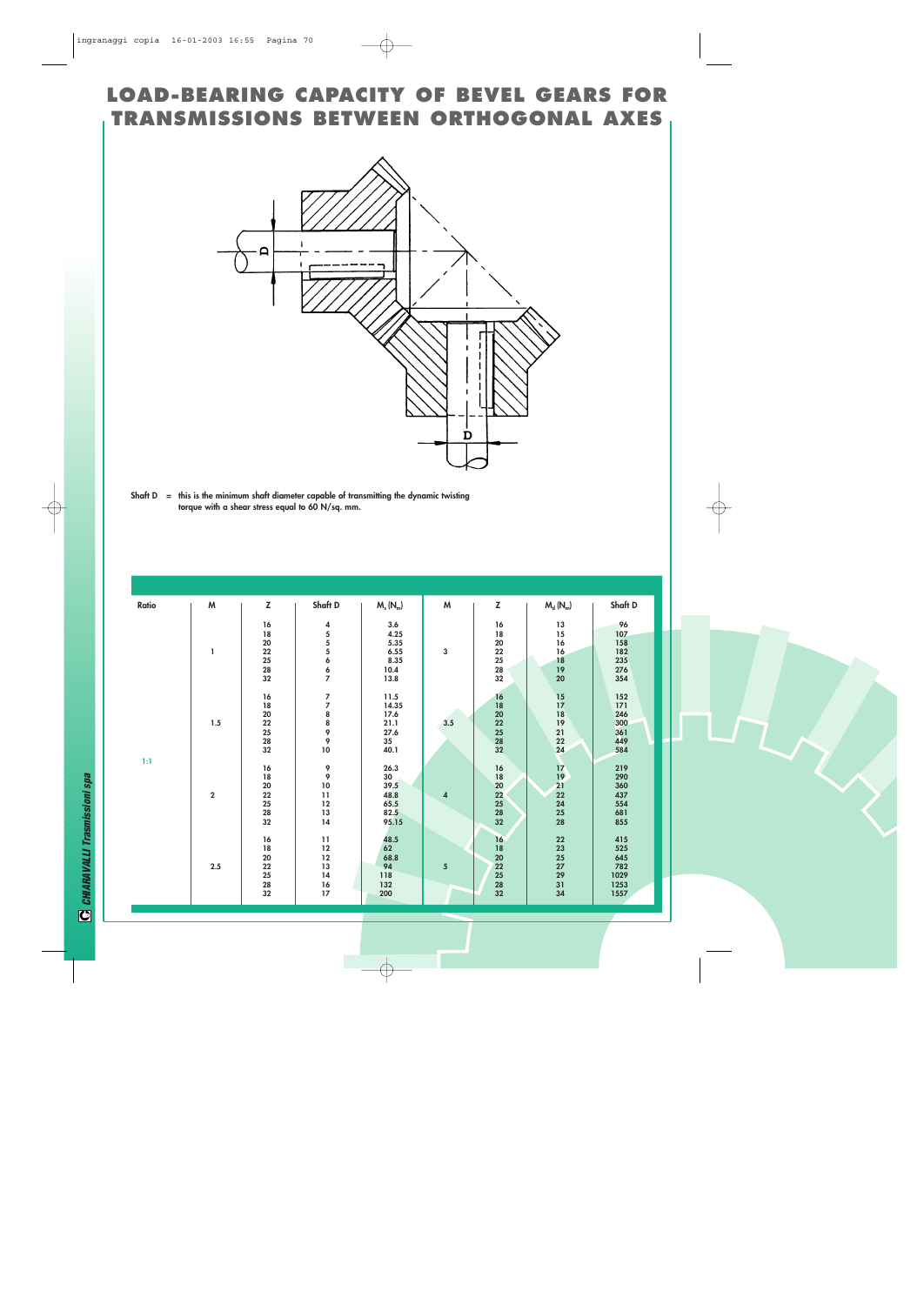### **LOAD-BEARING CAPACITY OF BEVEL GEARS FOR TRANSMISSIONS BETWEEN ORTHOGONAL AXES**

![](_page_21_Figure_1.jpeg)

- **D1 = minimum shaft diameter on sprocket input.**
- **D2 = minimum shaft diameter on wheel**
- **N.B. The shaft diameters are sized to the output dynamic torque and are tested to withstand a shear stress equal to 60 N/sq. mm.**

| Ratio | M                                       | Dynamic torque M <sub>d</sub> |           | Static torque M <sub>s</sub> |    | D <sub>1</sub>  | D <sub>2</sub>  |
|-------|-----------------------------------------|-------------------------------|-----------|------------------------------|----|-----------------|-----------------|
|       | 1                                       | 6.5                           | Nm        | 17.2                         | Nm | 6               | 7               |
|       | 1.5                                     | 23.5                          | Nm        | 61.5                         | Nm | 9               | 11              |
|       | $\overline{\mathbf{2}}$                 | 52.3                          | Nm        | 137                          | Nm | 12              | 15              |
| 1:2   | 2.5                                     | 102                           | Nm        | 267                          | Nm | 15              | 19              |
|       | 3                                       | 176                           | Nm        | 460                          | Nm | 18              | 22              |
|       | 3.5                                     | 287                           | Nm        | 745                          | Nm | 21              | 26              |
|       | 4                                       | 416                           | Nm        | 1086                         | Nm | 24              | 30              |
|       | 5                                       | 808                           | Nm        | 2114                         | Nm | 30              | 37              |
|       |                                         | 18.5                          | Nm        | 48.5                         | Nm | $\overline{7}$  | $\overline{11}$ |
|       | 1.5                                     | 55                            | Nm        | 145                          | Nm | $\overline{11}$ | 15              |
|       | $\overline{2}$                          | 136                           | Nm        | 355                          | Nm | 14              | 21              |
|       | 2.5                                     | 270                           | Nm        | 704                          | Nm | 18              | 26              |
| 1:3   | $\begin{array}{c} 3 \\ 3.5 \end{array}$ | 470                           | Nm        | 1228                         | Nm | 22              | 31              |
|       |                                         | 731                           | Nm        | 1910                         | Nm | 25              | 36              |
|       | 4                                       | 1074                          | Nm        | 2807                         | Nm | 28              | 41              |
|       | 5                                       | 2085                          | <b>Nm</b> | 3508                         | Nm | 35              | 51              |
|       | $\overline{1}$                          | 40.5                          | <b>Nm</b> | 106                          | Nm | 9               | 14              |
|       | 1.5                                     | 117                           | Nm        | 306                          | Nm | 12              | 20              |
|       | $\overline{2}$                          | 277                           | Nm        | 724                          | Nm | 16              | 26              |
|       | $2.5\,$                                 | 540                           | Nm        | 1410                         | Nm | 20              | 33              |
|       | $\overline{\mathbf{3}}$                 | 956                           | Nm        | 2500                         | Nm | 25              | 39              |
| 1:4   | 3.5                                     | 1471                          | Nm        | 3845                         | Nm | 29              | 45              |
|       | 4                                       | 2087                          | Nm        | 5454                         | Nm | 32              | 51              |
|       | 5                                       | 3926                          | Nm        | 10270                        | Nm | 40              | 63              |
|       |                                         |                               |           |                              |    |                 |                 |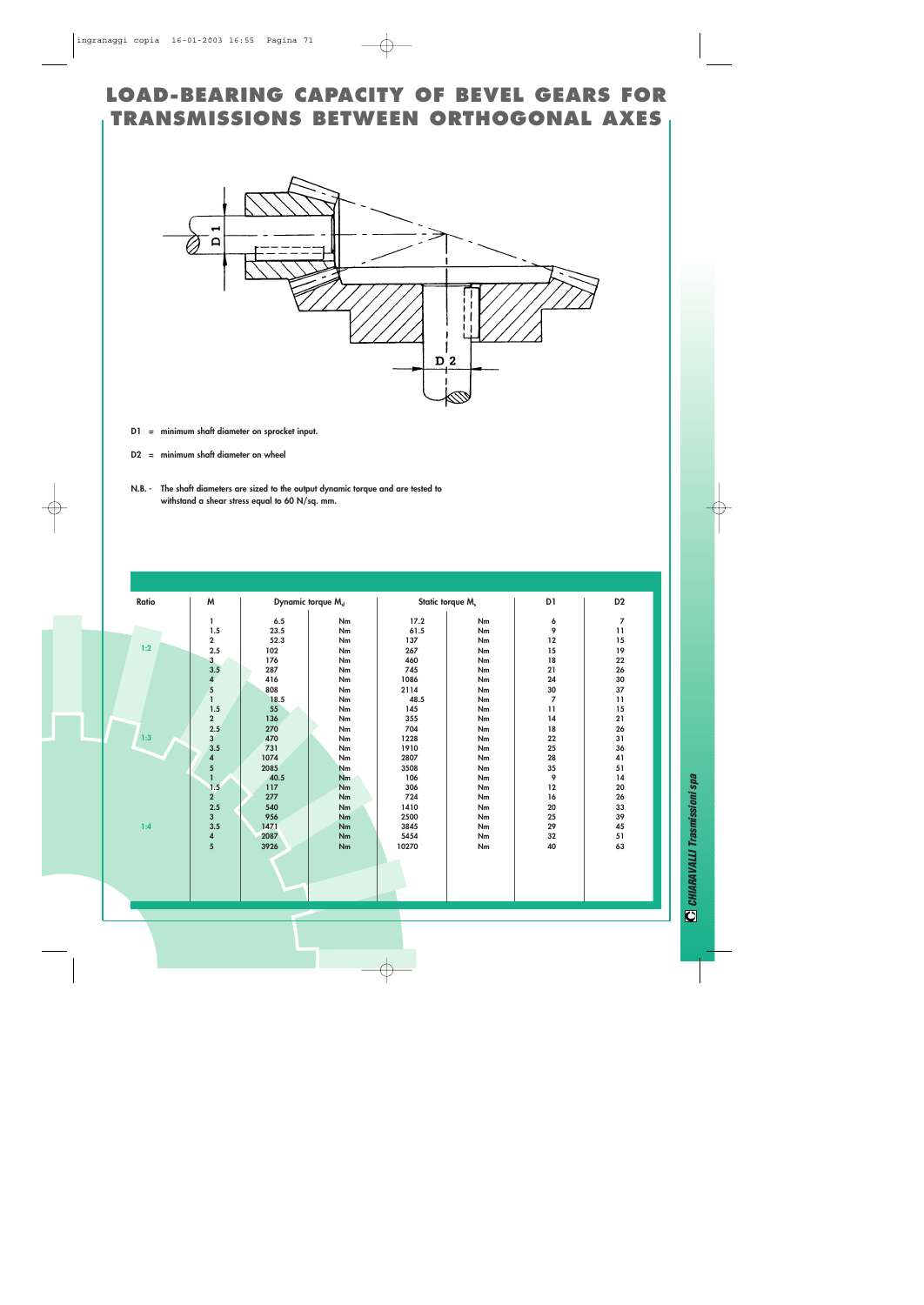## **LOAD-BEARING CAPACITY OF BEVEL GEARS FOR TRANSMISSIONS BETWEEN ORTHOGONAL AX WITH SPIRAL TOOTHING**

The "GLEASON" system range of bevel gears with spiral toothing is an extension of the range of standard bevel gear pairs with which this range shares the declared intentions and objectives.

The criteria adopted comply as closely as possible with International Standards as regards general sizing and the definition of the geometric features, whereas the choice of the key nominal data has been based on a progression depending on the range of the normal numbers established by the DIN 323 and ISO R3/R17 standards.

The spiral toothing complying with the "GLEASON" system is the result of a specific project designed to achieve optimised functional features compared with the geometric parameters that frequently conflict with each other.

The key sizing for the toothing, in particular refers to the following:

- The choice of a reduced tooth height - Correction by profile displacement - Adoption of a normal pressure angle:

 $\alpha$ n = 20° - The constant tooth bottom gap along the whole tooth surface and other geometric solutions. This series of bevel gear with spiral toothing is designed for general use in plants and in general mechanical applications. The project has been designed therefore, to privilege the mechanical performance normally requested by this sector and special attention has been paid in defining the geometric features that can determine the tooth covering factor and the restraining reactions which determine the load on the bevel gear pair bearings. By their very nature bevel gears with spiral toothing are designed for a more demanding use compared with that of straight teeth bevel gear pairs therefore, CHIARAVALLI TRASMISSIONI has made available the Company's range of bevel gear pairs with the intention of providing a solution that will be appreciated by the users of this product. **Naturally and in the framework of the Company's traditional technical collaboration with end users, the CHIARAVALLI TRASMISSIONI technical office is available to provide suggestions concerning more specific circumstances and problems.**

![](_page_22_Figure_7.jpeg)

**Directions and angles of forces acting on spiral bevel gears**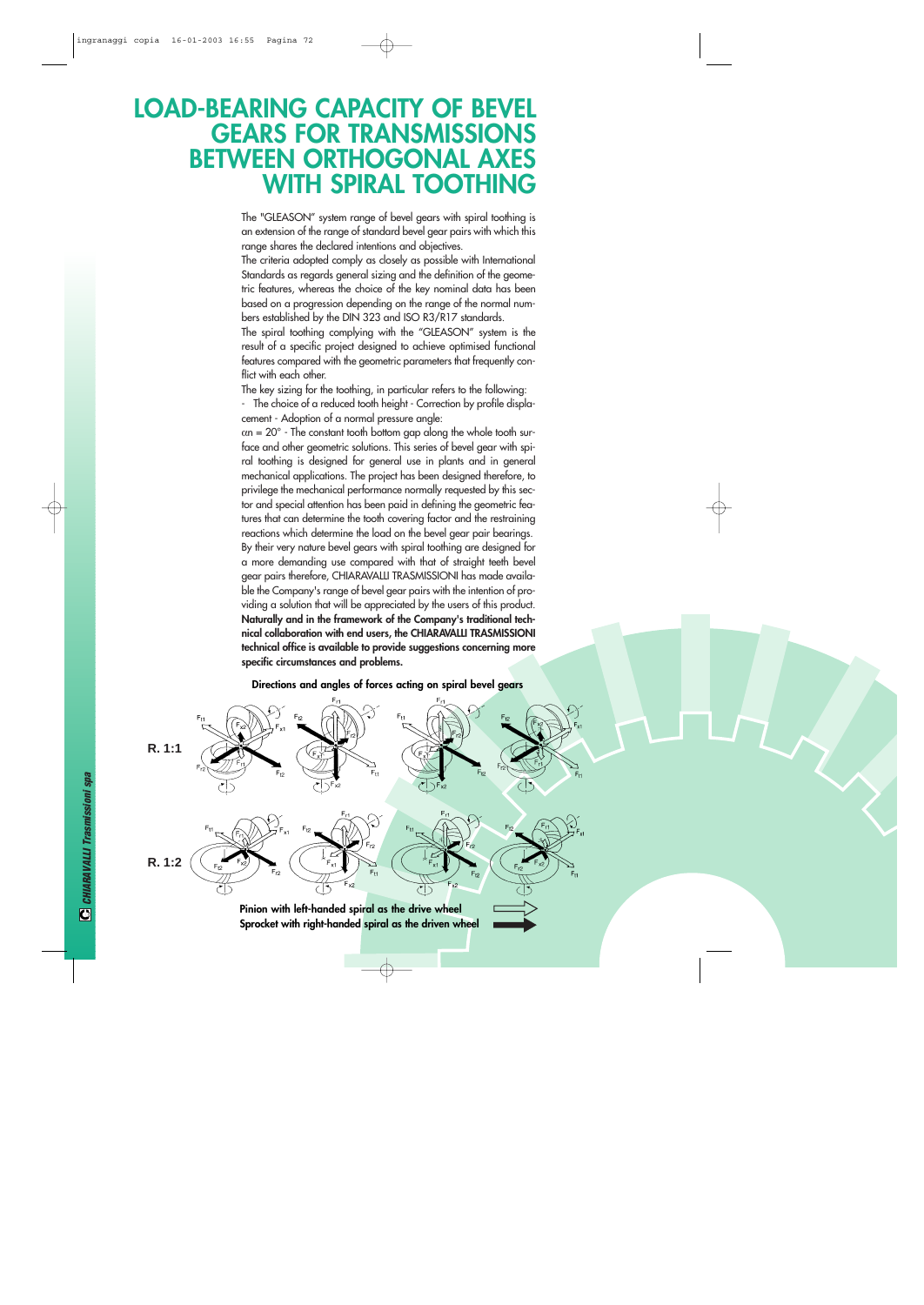**"GLEASON" SPIRAL BEVEL GEARS** 

![](_page_23_Figure_1.jpeg)

|                         |                 |      |     |            | <b>RATIOS 1:1</b> |      |       |      |      |     |          |
|-------------------------|-----------------|------|-----|------------|-------------------|------|-------|------|------|-----|----------|
| M                       | z               | dp   | dm  | D1         | F.                | de   | Lm    | L    | A    |     | Qm       |
|                         | 16              | 24   | 18  | 8          | 6                 | 25.3 | 9     | 16   | 16.7 | 24  |          |
|                         | 20              | 30   | 22  | 8          | 7                 | 31.3 | 10    | 18   | 19.4 | 29  | $-0.05$  |
| 1.5                     | 25              | 37.5 | 28  | 8          | 8                 | 38.8 | 11.5  | 21   | 22.5 | 35  | $-0.10$  |
|                         | 30              | 45   | 32  | 10         | 10                | 46.3 | 11    | 23   | 25.1 | 40  |          |
|                         | 16              | 32   | 25  | 10         | 9                 | 34   | 9.45  | 16.9 | 19.9 | 29  |          |
| $\overline{\mathbf{2}}$ | ${\bf 20}$      | 40   | 32  | $10$       | 12                | 42   | 11.95 | 21.7 | 24.9 | 36  | $-0.05$  |
|                         | 25              | 50   | 40  | 12         | 14                | 52   | 11.9  | 24.8 | 27.4 | 42  | $-0.10$  |
|                         | 30 <sup>2</sup> | 60   | 50  | 12         | 16                | 62   | 12.95 | 26.9 | 29.9 | 48  | $-0.10$  |
|                         | 16              | 40   | 32  | 12         | 10                | 42.5 | 13    | 21.8 | 24.8 | 37  |          |
| 2.5                     | 20              | 50   | 40  | 12         | 12                | 52.5 | 16    | 26.7 | 30.2 | 46  | $-0.05$  |
|                         | 25              | 62.5 | 50  | 15         | 15                | 65   | 16    | 29.9 | 33.2 | 53  | $-0.10$  |
|                         | 30              | 75   | 55  | 15         | 18                | 77.5 | 16    | 31.8 | 35   | 59  |          |
|                         | 16              | 48   | 40  | 15         | 12                | 51   | 16    | 25.8 | 29.4 | 44  |          |
|                         | ${\bf 20}$      | 60   | 45  | 15         | 18                | 63   | 13.5  | 30.7 | 34.5 | 51  | $-0.076$ |
| $\overline{\mathbf{3}}$ | 25              | 75   | 55  | 15         | 20                | 78   | 16    | 33.7 | 37.5 | 60  | $-0.127$ |
|                         | 30 <sup>°</sup> | 90   | 60  | 20         | 22                | 93   | 19    | 35.8 | 39.5 | 68  |          |
|                         | 16              | 64   | 50  | 15         | 15                | 68   | 17.75 | 30.8 | 36   | 56  |          |
|                         | ${\bf 20}$      | 80   | 60  | 18         | 17                | 84   | 18    | 32.5 | 37.5 | 64  | $-0.102$ |
| 4                       | 25              | 100  | 70  | ${\bf 20}$ | 21                | 104  | 18    | 35.2 | 40.4 | 74  | $-0.152$ |
|                         | 30              | 120  | 80  | 25         | 25                | 124  | 16    | 38.1 | 43.2 | 84  |          |
|                         | 16              | 80   | 60  | 20         | 17                | 85   | 18.9  | 35.5 | 41.9 | 68  |          |
|                         | 20              | 100  | 70  | 20         | 21                | 105  | 18.5  | 37.7 | 44.8 | 78  | $-0.127$ |
| $\overline{\mathbf{5}}$ | 25              | 125  | 90  | 20         | 26                | 130  | 18.5  | 41.8 | 47.8 | 90  | $-0.178$ |
|                         | 30              | 150  | 110 | 30         | 32                | 155  | 18    | 45.7 | 52.5 | 103 |          |

**MATERIAL: C 43 UNI 7847**